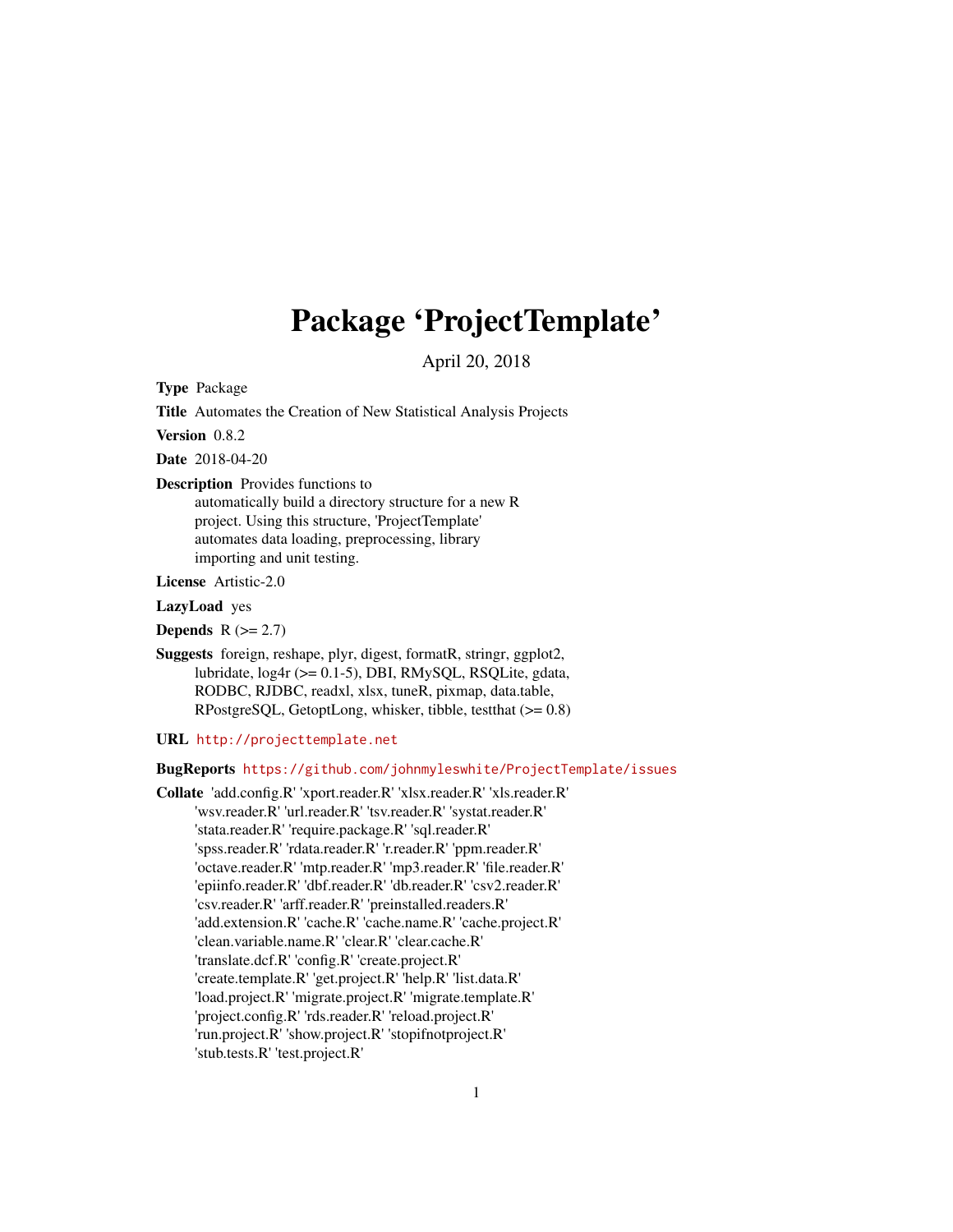## RoxygenNote 6.0.1

## NeedsCompilation no

Author Aleksandar Blagotic [ctb], Diego Valle-Jones [ctb], Jeffrey Breen [ctb], Joakim Lundborg [ctb], John Myles White [aut, cph], Josh Bode [ctb], Kenton White [ctb, cre], Kirill Mueller [ctb], Matteo Redaelli [ctb], Noah Lorang [ctb], Patrick Schalk [ctb], Dominik Schneider [ctb]

Maintainer Kenton White <jkentonwhite@gmail.com>

Repository CRAN

Date/Publication 2018-04-20 17:48:03 UTC

## R topics documented:

|           | 3                        |
|-----------|--------------------------|
|           | $\overline{\mathcal{A}}$ |
|           | 5                        |
|           | 5                        |
|           | 6                        |
|           | $\overline{7}$           |
|           | 8                        |
|           | 8                        |
|           | 9                        |
| 10        |                          |
| 11        |                          |
| 11        |                          |
| 12        |                          |
| 12        |                          |
| 13        |                          |
| 14        |                          |
| 14        |                          |
| 15        |                          |
| <b>16</b> |                          |
| 17        |                          |
| 18        |                          |
| 18        |                          |
| 19        |                          |
| 19        |                          |
| 20        |                          |
| 21        |                          |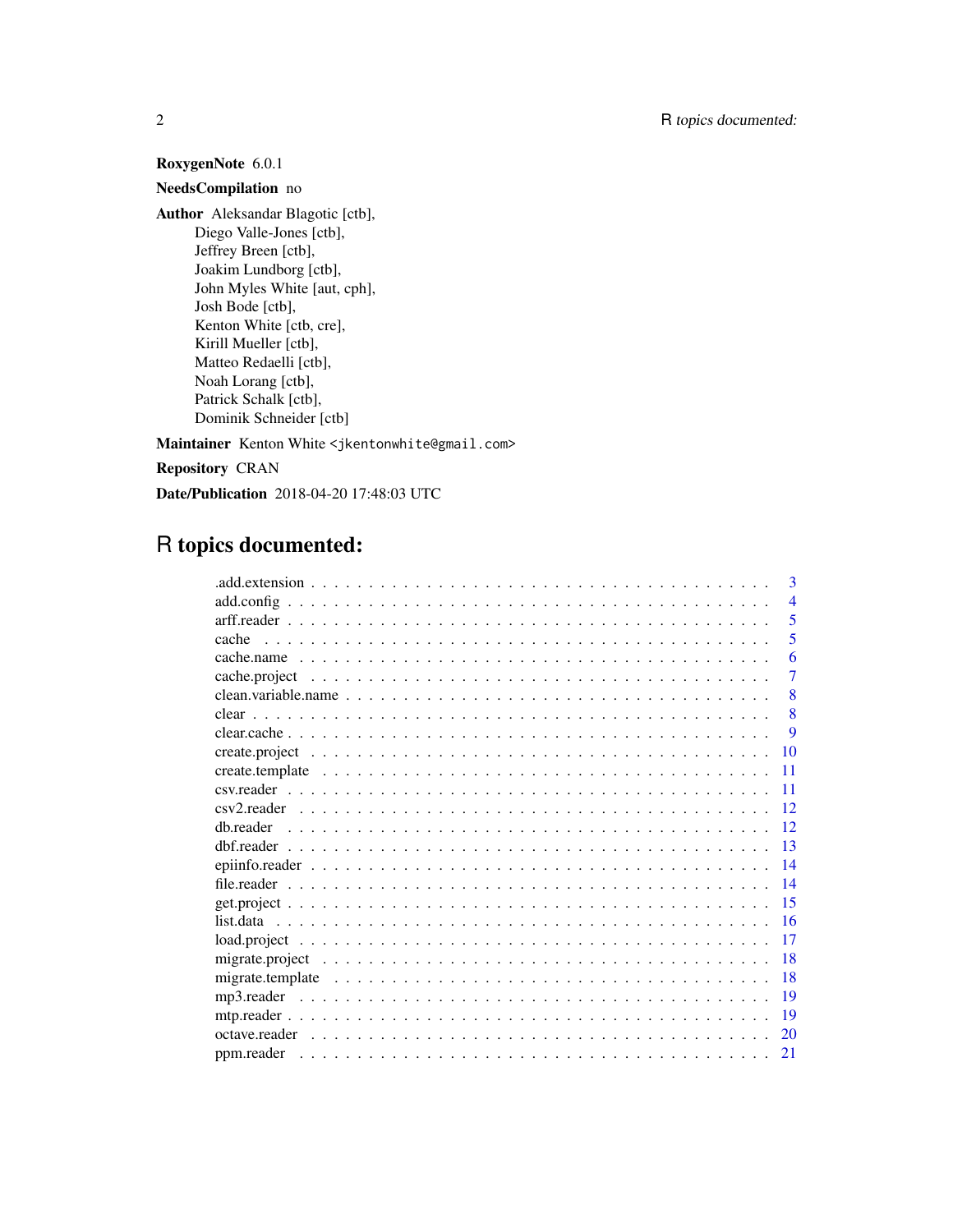<span id="page-2-0"></span>

|       | tsv.reader |    |
|-------|------------|----|
|       |            |    |
|       |            |    |
| Index |            | 39 |
|       |            |    |

.add.extension *Associate a reader function with an extension.*

## Description

This function will associate an extension with a custom reader function.

## Usage

.add.extension(extension, reader)

## Arguments

| extension | The extension of the new data file.                                                                                                                                                                                                                                                                                                                      |
|-----------|----------------------------------------------------------------------------------------------------------------------------------------------------------------------------------------------------------------------------------------------------------------------------------------------------------------------------------------------------------|
| reader    | The function to use when reading the data file. It should accept three arguments:<br>data. file, filename and variable. name (in that order). The function should<br>read the contents of the file filename, and save it into the workspace under the<br>name variable.name. The data, file argument is just a relative file name and<br>can be ignored. |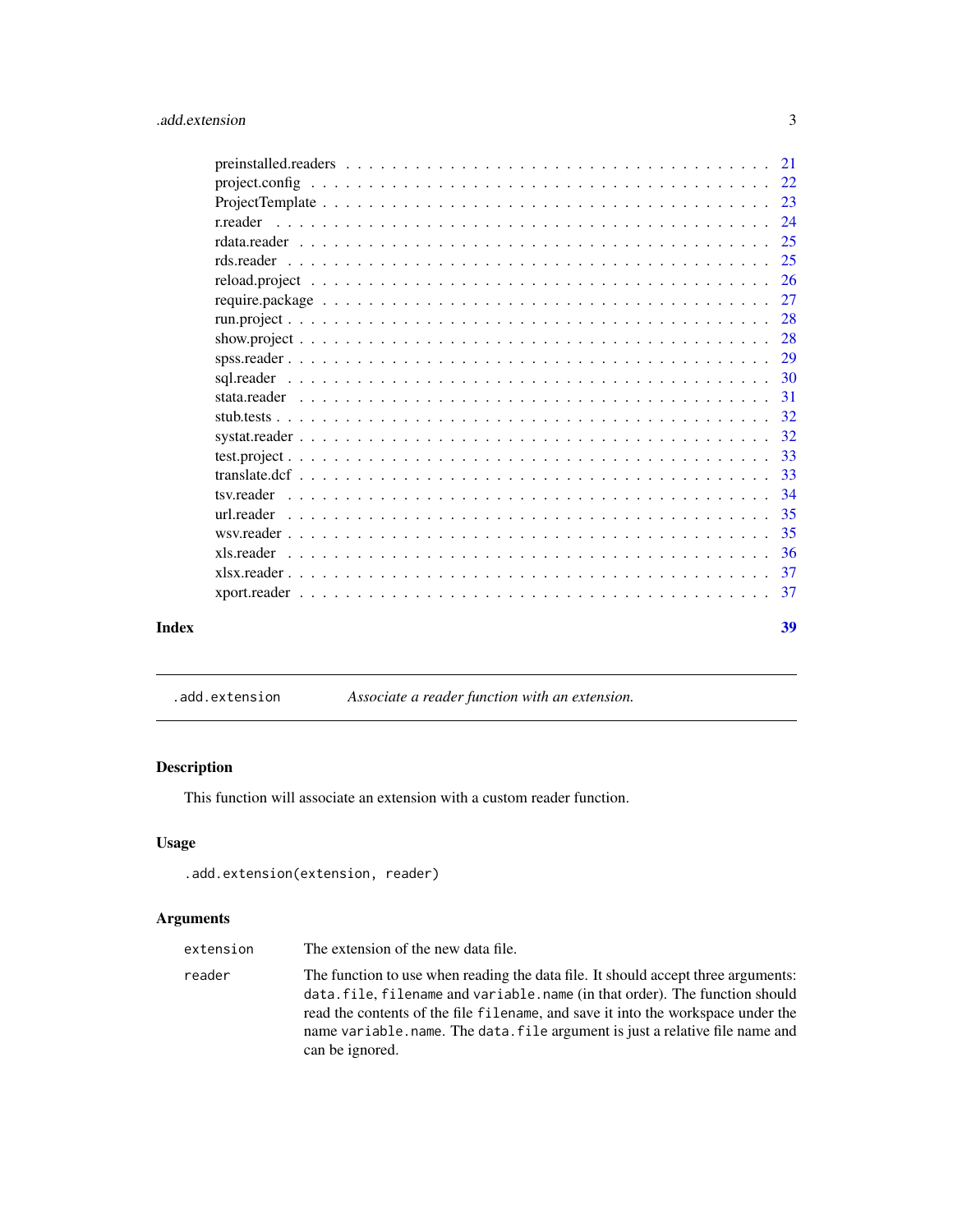### <span id="page-3-0"></span>Value

No value is returned; this function is called for its side effects.

#### Warning

This interface should not be considered as stable and is likely to be replaced by a different mechanism in a forthcoming version of this package.

#### Examples

## Not run: .add.extension('foo', foo.reader)

add.config *Add project specific config to the global config*

#### Description

Enables project specific configuation to be added to the global config object. The allowable format is key value pairs which are appended to the end of the config object, which is accessible from the global environment.

## Usage

add.config(..., apply.override = FALSE)

## Arguments

| $\ddotsc$ | A series of key-value pairs containing the configuration. The key is the name that          |
|-----------|---------------------------------------------------------------------------------------------|
|           | gets added to the config object. These can be overridden at load time through               |
|           | the $\dots$ argument to load project.                                                       |
|           | apply override A boolean indicating wheter overrides should be applied. This can be used to |
|           | add a setting disregarding arguments to load. project                                       |

## Details

Once defined, the value can be accessed from any ProjectTemplate script by referencing config\$my\_project\_var.

#### Examples

```
library('ProjectTemplate')
## Not run:
add.config(
   keep_bigdata=TRUE, # Whether to keep the big data file in memory
   parse=7 # number of fields to parse
\mathcal{L}if (config$keep_bigdata) ...
## End(Not run)
```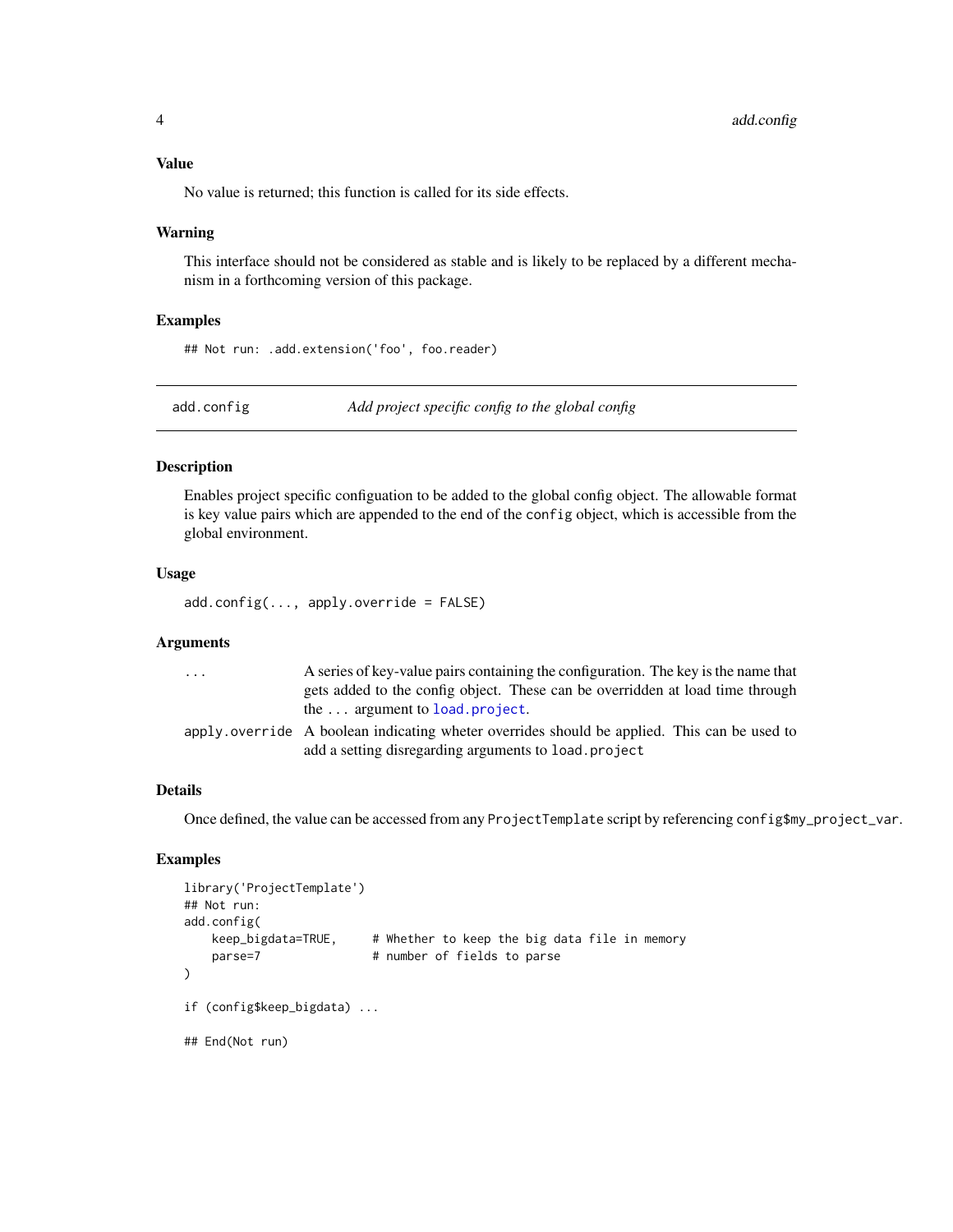<span id="page-4-0"></span>

This function will load a data set stored in the Weka file format into the specified global variable binding.

#### Usage

```
arff.reader(data.file, filename, variable.name)
```
#### Arguments

| data.file     | The name of the data file to be read.                 |
|---------------|-------------------------------------------------------|
| filename      | The path to the data set to be loaded.                |
| variable.name | The name to be assigned to in the global environment. |

## Value

No value is returned; this function is called for its side effects.

#### Examples

```
## Not run: arff.reader('example.arff', 'data/example.arff', 'example')
```
cache *Cache a data set for faster loading.*

## Description

This function will store a copy of the named data set in the cache directory. This cached copy of the data set will then be given precedence at load time when calling [load.project](#page-16-1). Cached data sets are stored as .RData files.

## Usage

```
cache(variable = NULL, CODE = NULL, depends = NULL, ...)
```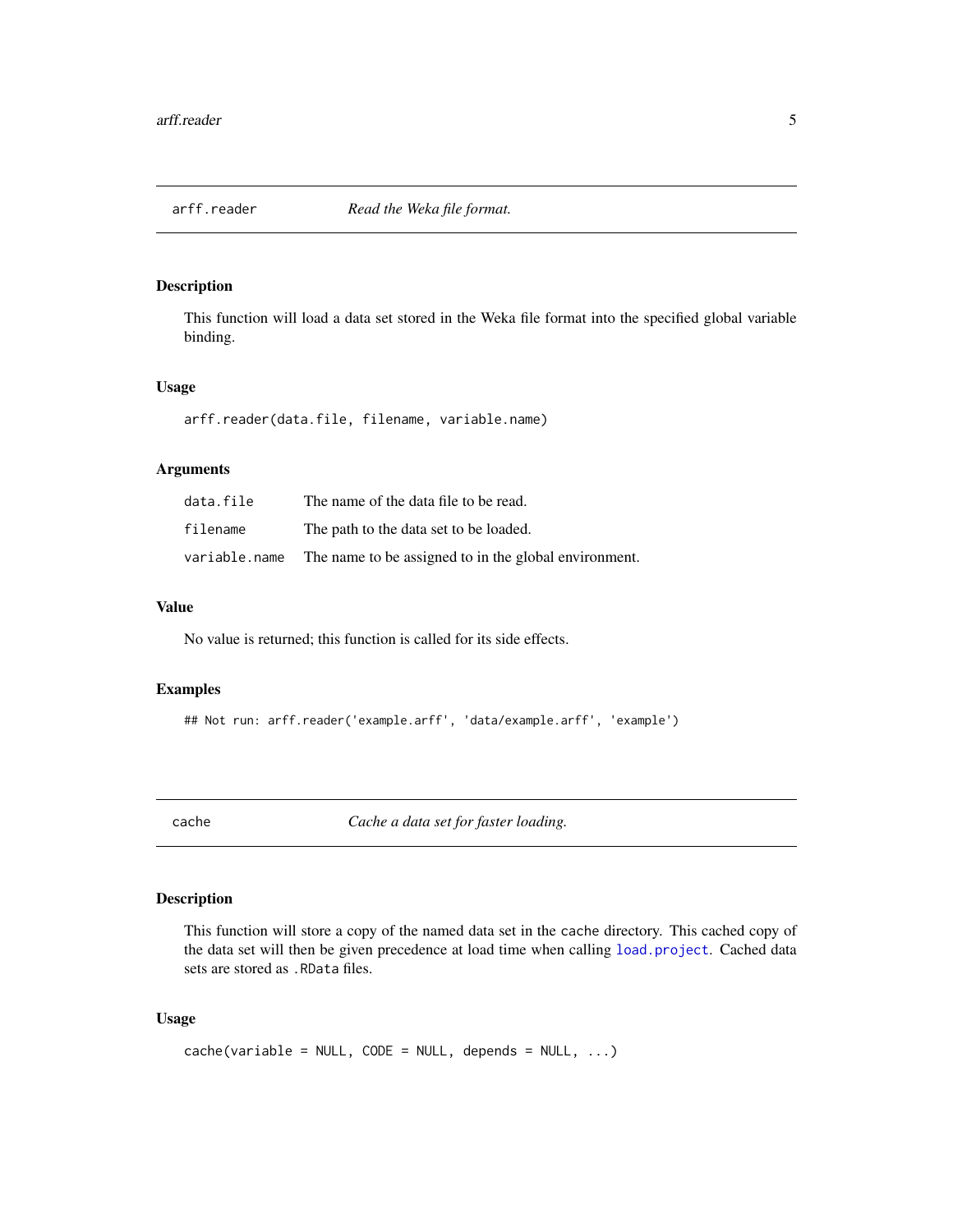#### <span id="page-5-0"></span>Arguments

| variable    | A character string containing the name of the variable to be saved. If the CODE<br>parameter is defined, it is evaluated and saved, otherwise the variable with that<br>name in the global environment is used. |
|-------------|-----------------------------------------------------------------------------------------------------------------------------------------------------------------------------------------------------------------|
| <b>CODE</b> | A sequence of R statements enclosed in $\{.\,.\,\}$ which produce the object to be<br>cached.                                                                                                                   |
| depends     | A character vector of other global environment objects that the CODE depends<br>upon. Caching will be forced if those objects have changed since last caching                                                   |
| $\ddotsc$   | additional arguments passed to save                                                                                                                                                                             |

### Details

Usually you will want to cache datasets during munging. This can be the raw data just loaded, or it can be the result of further processing during munge. Either way, it can take a while to cache large variables, so cache will only cache when it needs to. The clear.cache("variable") command can be run to flush individual items from the cache.

Calling cache() with no arguments returns the current status of the cache.

#### Value

No value is returned; this function is called for its side effects.

#### Examples

```
library('ProjectTemplate')
## Not run: create.project('tmp-project')
setwd('tmp-project')
dataset1 <- 1:5
cache('dataset1')
setwd('..')
unlink('tmp-project')
## End(Not run)
```
cache.name *Translate a variable name into a file name for caching.*

## Description

This function will translate a variable name into a form that is suitable as a filename on most OS's.

#### Usage

cache.name(data.filename)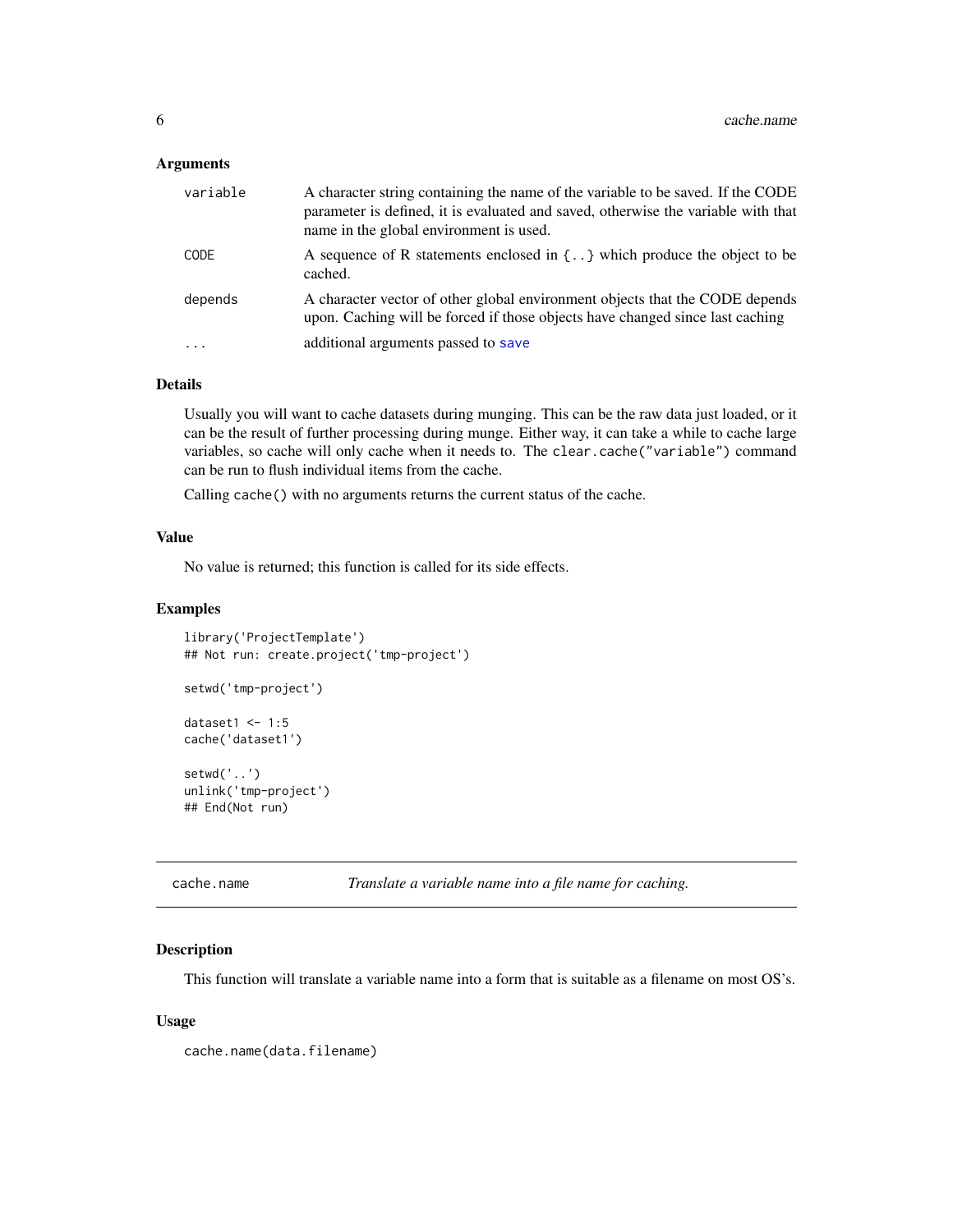## <span id="page-6-0"></span>cache.project 7

## Arguments

data. filename The variable name to be translated into a filename.

#### Value

A translated variable name.

## Examples

```
library('ProjectTemplate')
```
## Not run: cache.name('example.1')

<span id="page-6-1"></span>cache.project *Cache a project's data sets in binary format.*

## Description

This function will cache all of the data sets that were loaded by the [load.project](#page-16-1) function in a binary format that is easier to load quickly. This is particularly useful for data sets that you've modified during a slow munging process that does not need to be repeated.

#### Usage

cache.project()

## Value

No value is returned; this function is called for its side effects.

#### See Also

[create.project](#page-9-1), [load.project](#page-16-1), [get.project](#page-14-1), [show.project](#page-27-1)

## Examples

```
library('ProjectTemplate')
## Not run: load.project()
```
cache.project() ## End(Not run)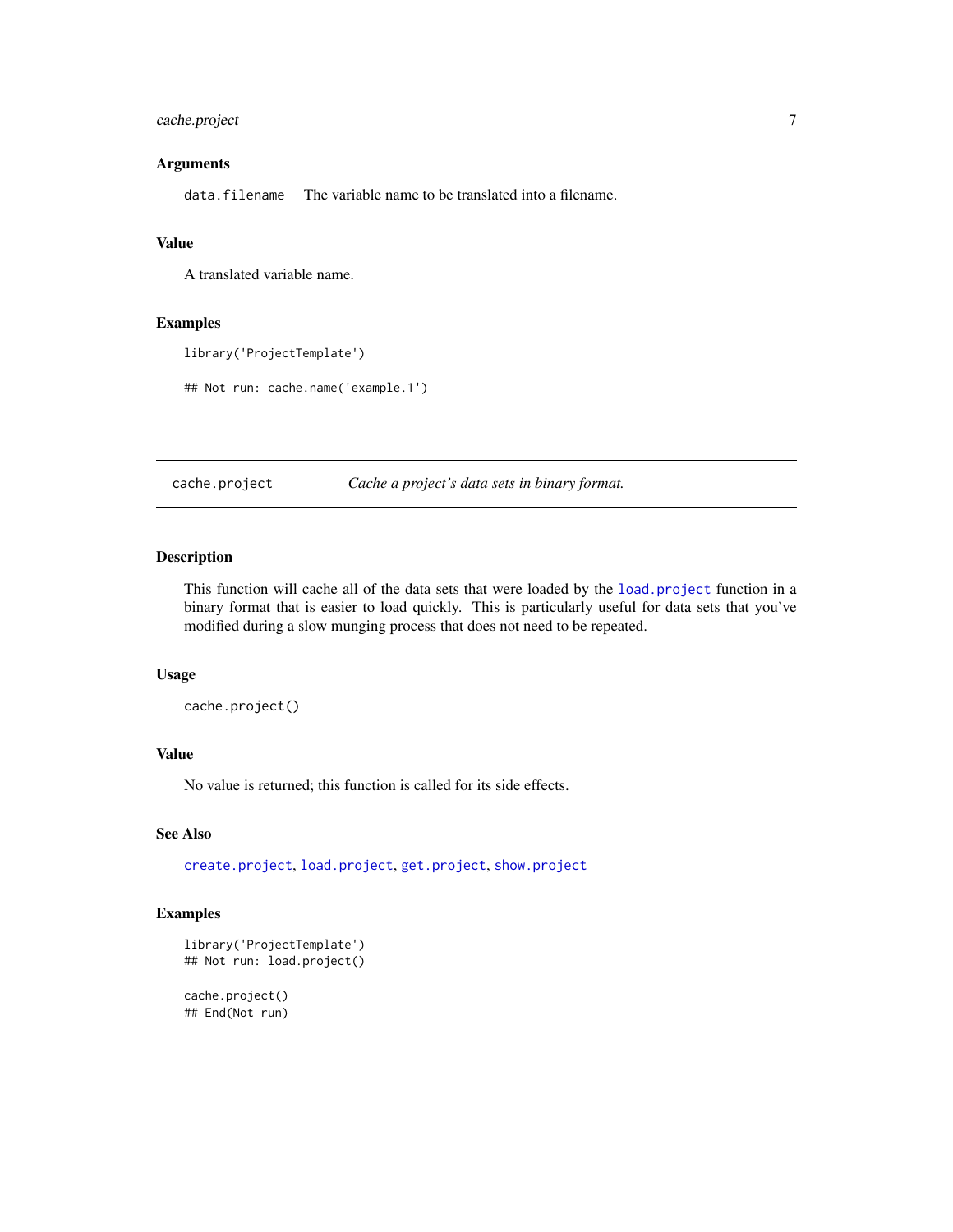<span id="page-7-0"></span>clean.variable.name *Translate a file name into a valid R variable name.*

#### Description

This function will translate a file name into a name that is a valid variable name in R. Non-alphabetic characters on the boundaries of the file name will be stripped; non-alphabetic characters inside of the file name will be replaced with dots.

#### Usage

```
clean.variable.name(variable.name)
```
#### Arguments

variable.name A character vector containing a variable's proposed name that should be standardized.

## Value

A translated variable name.

#### Examples

library('ProjectTemplate')

## Not run: clean.variable.name('example\_1')

clear *Clear objects from the global environment*

## Description

This function removes specific (or all by default) named objects from the global environment. If used within a ProjectTemplate project, then any variables defined in the config\$sticky\_variables will remain.

#### Usage

```
clear(..., keep = c(), force = FALSE)
```
#### **Arguments**

| $\cdot$ | A sequence of character strings of the objects to be removed from the global                 |  |
|---------|----------------------------------------------------------------------------------------------|--|
|         | environment. If none given, then all items except those in keep will be deleted.             |  |
|         | This includes items beginning with.                                                          |  |
| keep    | A character vector of variables that should remain in the global environment                 |  |
| force   | If TRUE, then variables will be deleted even if specifed in keep or config\$sticky_variables |  |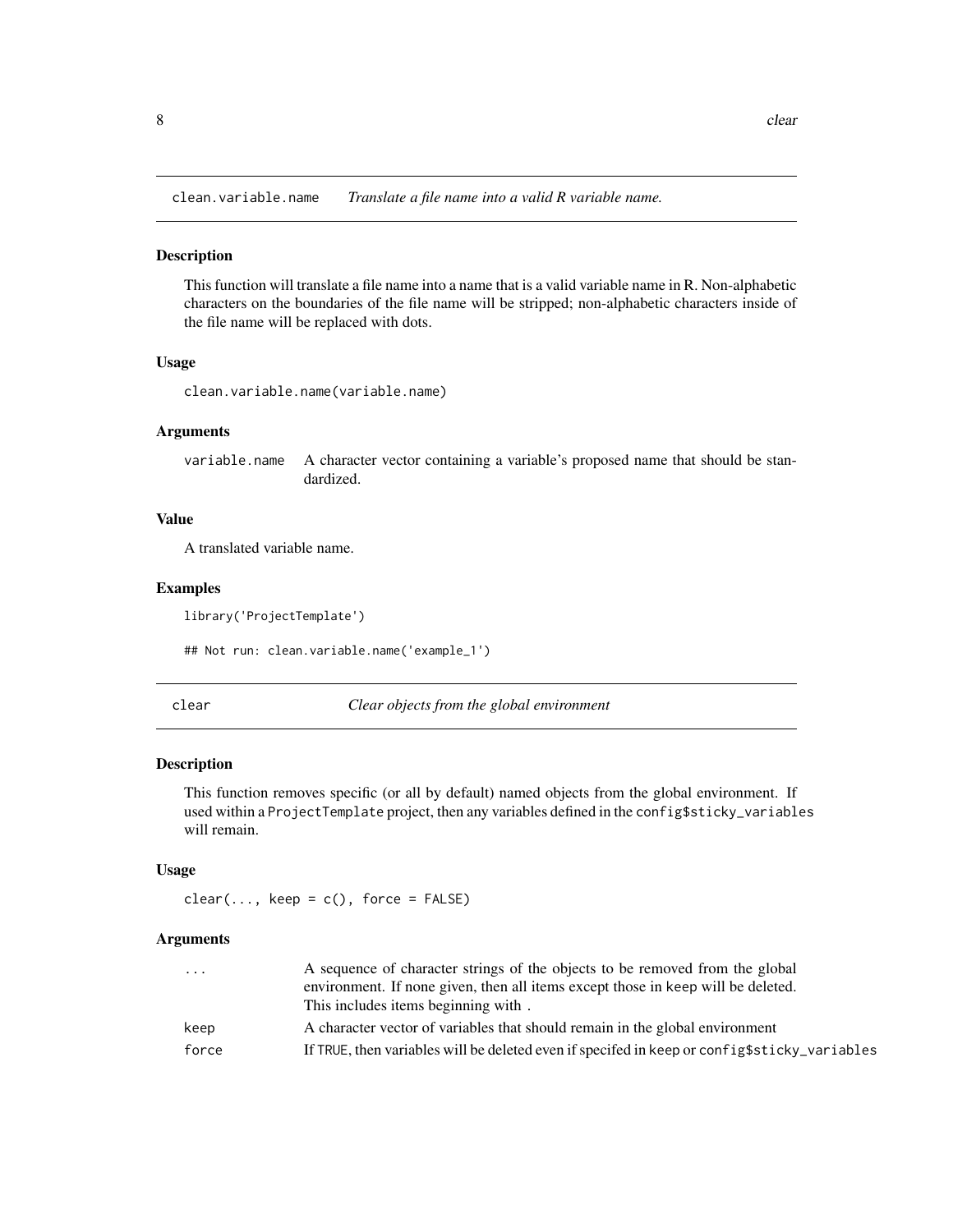#### <span id="page-8-0"></span>clear.cache 99

## Value

The variables kept and removed are reported

## Examples

```
library('ProjectTemplate')
## Not run:
clear("x", "y", "z")
clear(keep="a")
clear()
```
## End(Not run)

clear.cache *Clear data sets from the cache*

## Description

This function remove specific (or all by default) named data sets from the cache directory. This will force that data to be read in from the data directory next time [load.project](#page-16-1) is called.

#### Usage

```
clear.cache(...)
```
#### Arguments

... A sequence of character strings of the variables to be removed from the cache. If none given, then all items in the cache will be removed.

#### Value

Success or failure is reported

#### Examples

```
library('ProjectTemplate')
## Not run:
clear.cache("x", "y", "z")
## End(Not run)
```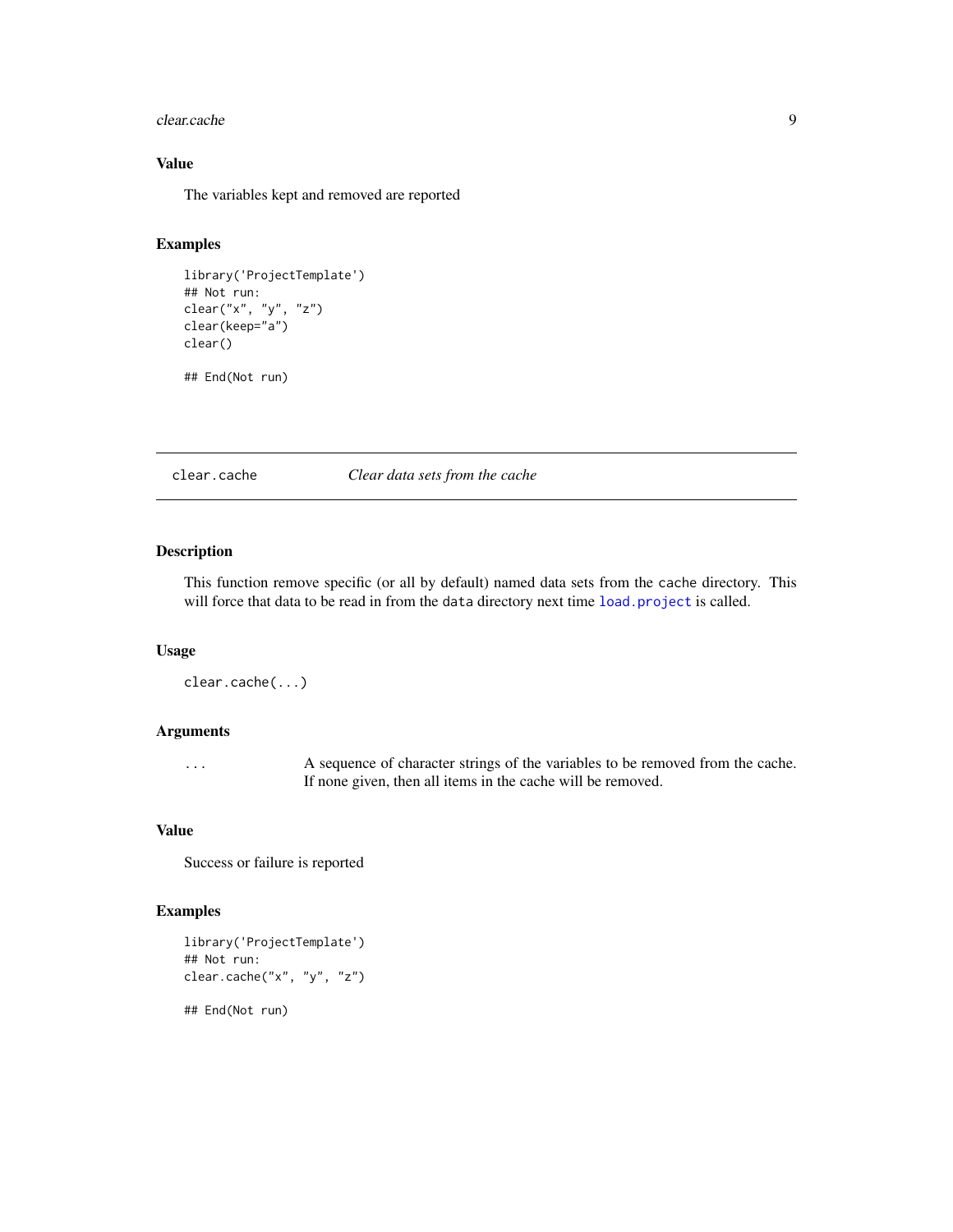<span id="page-9-1"></span><span id="page-9-0"></span>

This function will create all of the scaffolding for a new project. It will set up all of the relevant directories and their initial contents. For those who only want the minimal functionality, the template argument can be set to minimal to create a subset of ProjectTemplate's default directories. For those who want to dump all of ProjectTemplate's functionality into a directory for extensive customization, the dump argument can be set to TRUE.

#### Usage

```
create.project(project.name = "new-project", template = "full",
  dump = FALSE, merge.strategy = c("require.empty", "allow.non.conflict"))
```
#### Arguments

| project.name   | A character vector containing the name for this new project. Must be a valid<br>directory name for your file system.                                                                                                                                        |
|----------------|-------------------------------------------------------------------------------------------------------------------------------------------------------------------------------------------------------------------------------------------------------------|
| template       | A character vector containing the name of the template to use for this project.<br>By default a full and minimal template are provided, but custom templates can<br>be created using create. template.                                                      |
| dump           | A boolean value indicating whether the entire functionality of ProjectTemplate<br>should be written out to flat files in the current project.                                                                                                               |
| merge.strategy | What should happen if the target directory exists and is not empty? If "force.empty",<br>the target directory must be empty; if "allow.non.conflict", the method suc-<br>ceeds if no files or directories with the same name exist in the target directory. |

## Details

If the target directory does not exist, it is created. Otherwise, it can only contain files and directories allowed by the merge strategy.

### Value

No value is returned; this function is called for its side effects.

#### See Also

[load.project](#page-16-1), [get.project](#page-14-1), [cache.project](#page-6-1), [show.project](#page-27-1)

#### Examples

library('ProjectTemplate')

## Not run: create.project('MyProject')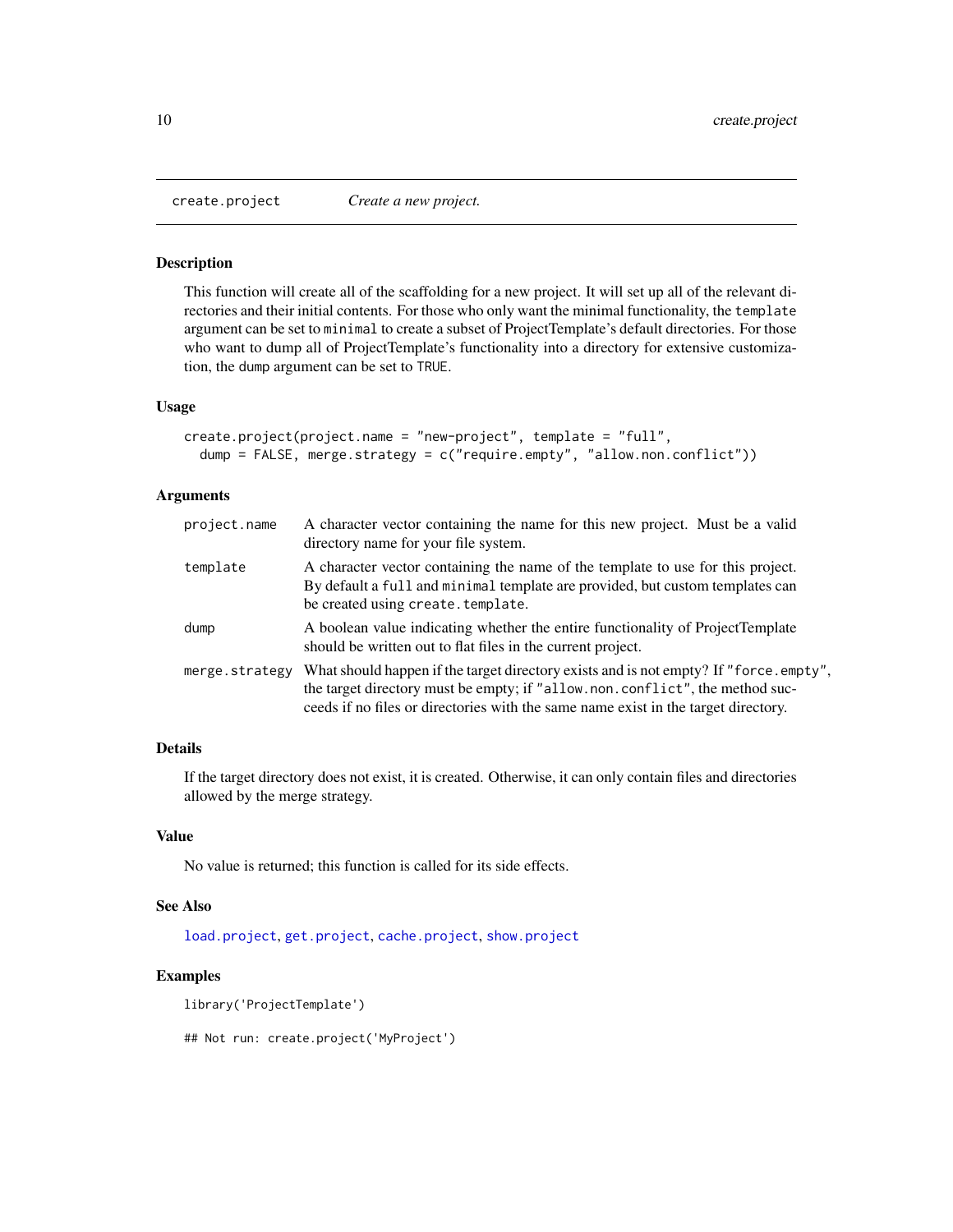<span id="page-10-0"></span>This function writes a skeleton directory structure for creating your own custom templates.

## Usage

create.template(target, source = "minimal")

## Arguments

| target | Name of the new template. It is created under the directory specified by options ('ProjectTemplate.ter<br>or, when missing, in the current directory. |
|--------|-------------------------------------------------------------------------------------------------------------------------------------------------------|
| source | Name of an existing template to copy, defaults to the built in 'minimal' template.                                                                    |
|        |                                                                                                                                                       |
|        |                                                                                                                                                       |

csv.reader *Read a comma separated values (.csv) file.*

#### Description

This function will load a data set stored in the CSV file format into the specified global variable binding.

#### Usage

csv.reader(data.file, filename, variable.name)

#### Arguments

| data.file     | The name of the data file to be read.                 |
|---------------|-------------------------------------------------------|
| filename      | The path to the data set to be loaded.                |
| variable.name | The name to be assigned to in the global environment. |

#### Value

No value is returned; this function is called for its side effects.

## Examples

```
library('ProjectTemplate')
```
## Not run: csv.reader('example.csv', 'data/example.csv', 'example')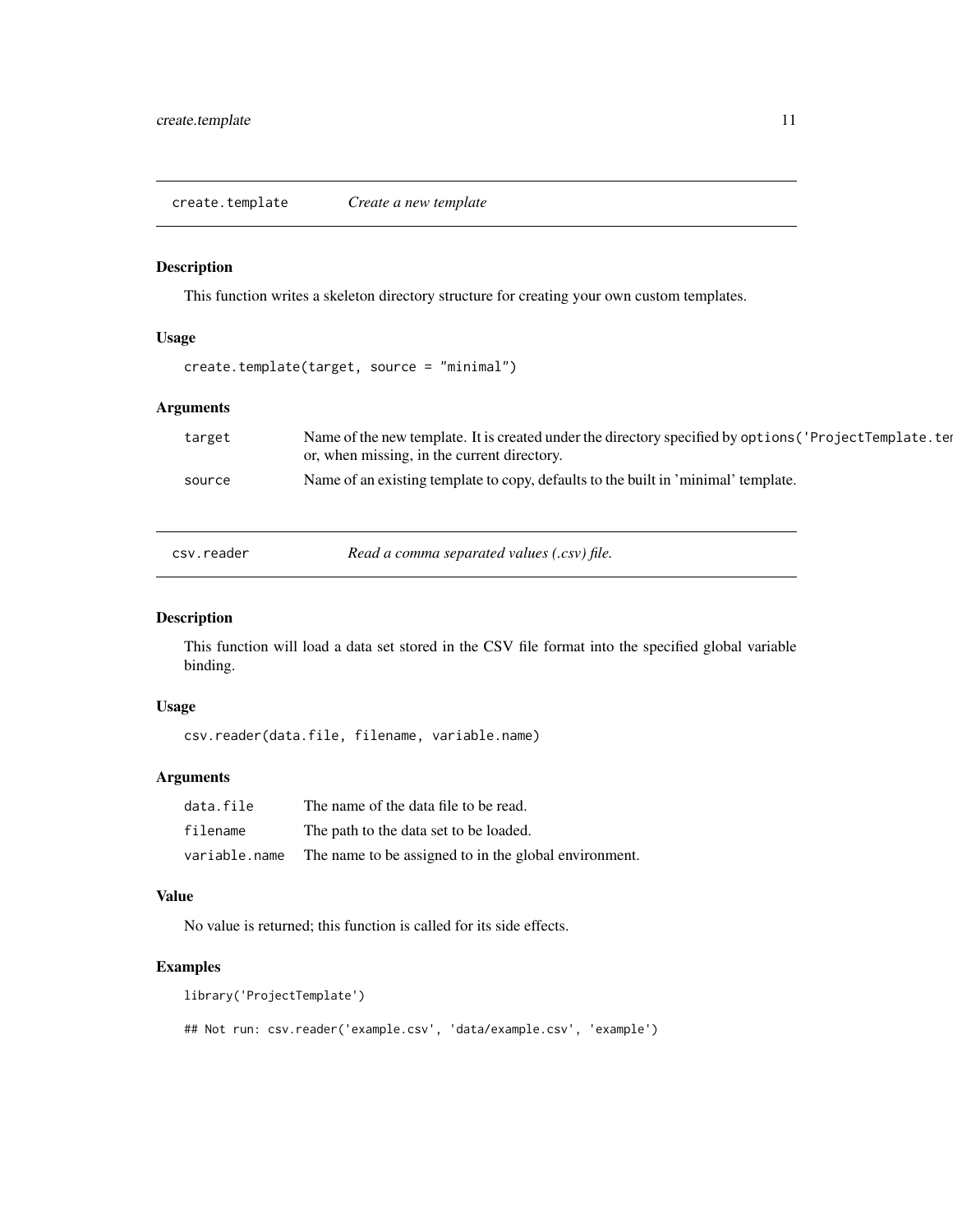This function will load a data set stored in the CSV2 file format into the specified global variable binding. The default behaviour will soon change to actually use R's read.csv2() function, assuming dec=".", sep=";".

#### Usage

csv2.reader(data.file, filename, variable.name)

#### Arguments

| data.file     | The name of the data file to be read.                 |
|---------------|-------------------------------------------------------|
| filename      | The path to the data set to be loaded.                |
| variable.name | The name to be assigned to in the global environment. |

## Value

No value is returned; this function is called for its side effects.

#### Examples

```
library('ProjectTemplate')
```

```
## Not run: csv2.reader('example.csv2', 'data/example.csv2', 'example')
```
db.reader *Read a SQlite3 database with a (.db) file extension.*

#### Description

This function will load all of the data sets stored in the SQlite3 database into the global environment. If you want to specify a single table or query to execute against the database, move it elsewhere and use a .sql file interpreted by [sql.reader](#page-29-1).

## Usage

```
db.reader(data.file, filename, variable.name)
```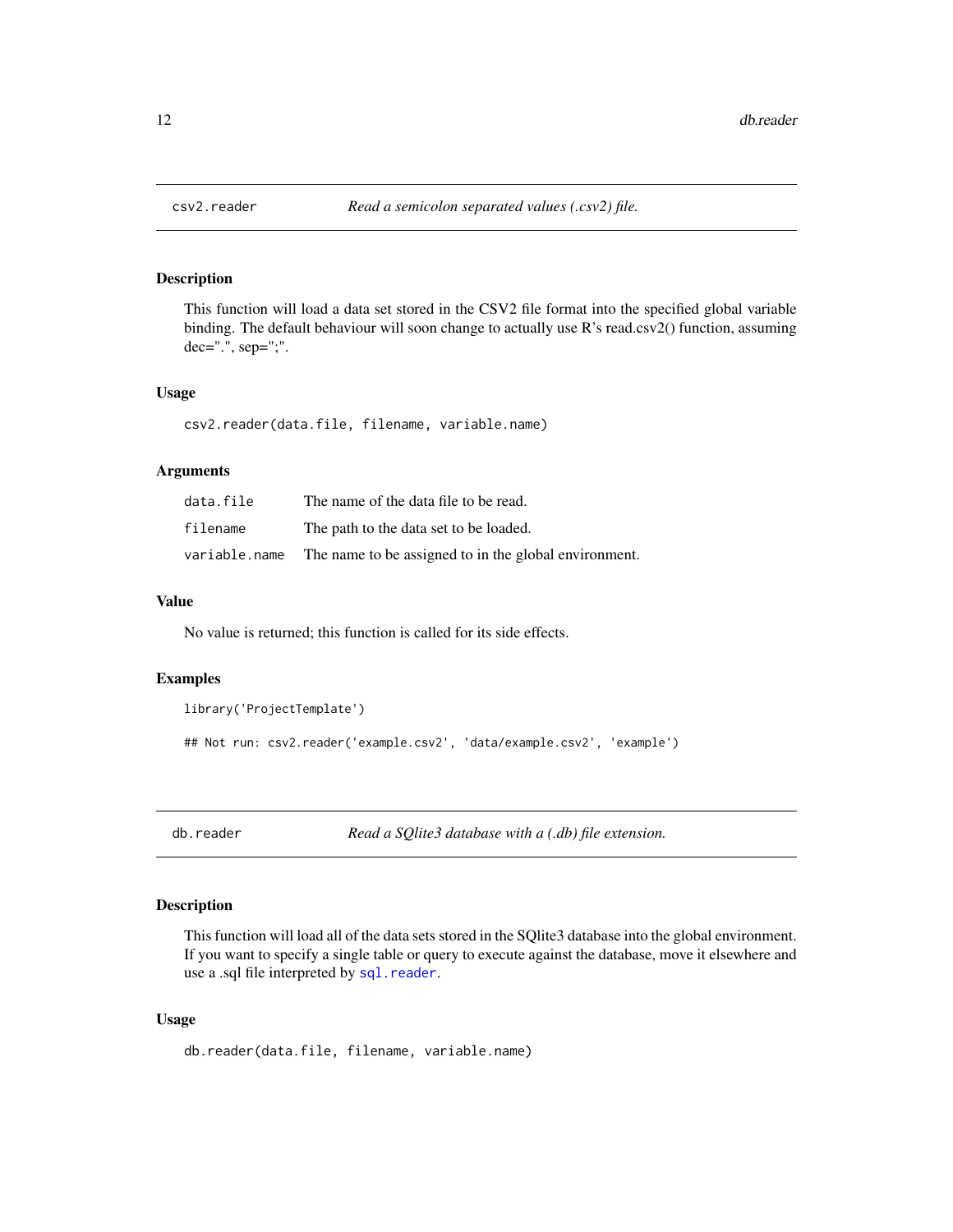#### <span id="page-12-0"></span>dbf.reader 13

#### Arguments

| data.file     | The name of the data file to be read.                 |
|---------------|-------------------------------------------------------|
| filename      | The path to the data set to be loaded.                |
| variable.name | The name to be assigned to in the global environment. |

## Value

No value is returned; this function is called for its side effects.

#### Examples

```
library('ProjectTemplate')
```
## Not run: db.reader('example.db', 'data/example.db', 'example')

dbf.reader *Read an XBASE file with a .dbf file extension.*

#### Description

This function will load all of the data sets stored in the specified XBASE file into the global environment.

#### Usage

dbf.reader(data.file, filename, variable.name)

## Arguments

| data.file     | The name of the data file to be read.                 |
|---------------|-------------------------------------------------------|
| filename      | The path to the data set to be loaded.                |
| variable.name | The name to be assigned to in the global environment. |

## Value

No value is returned; this function is called for its side effects.

#### Examples

```
library('ProjectTemplate')
## Not run: dbf.reader('example.dbf', 'data/example.dbf', 'example')
```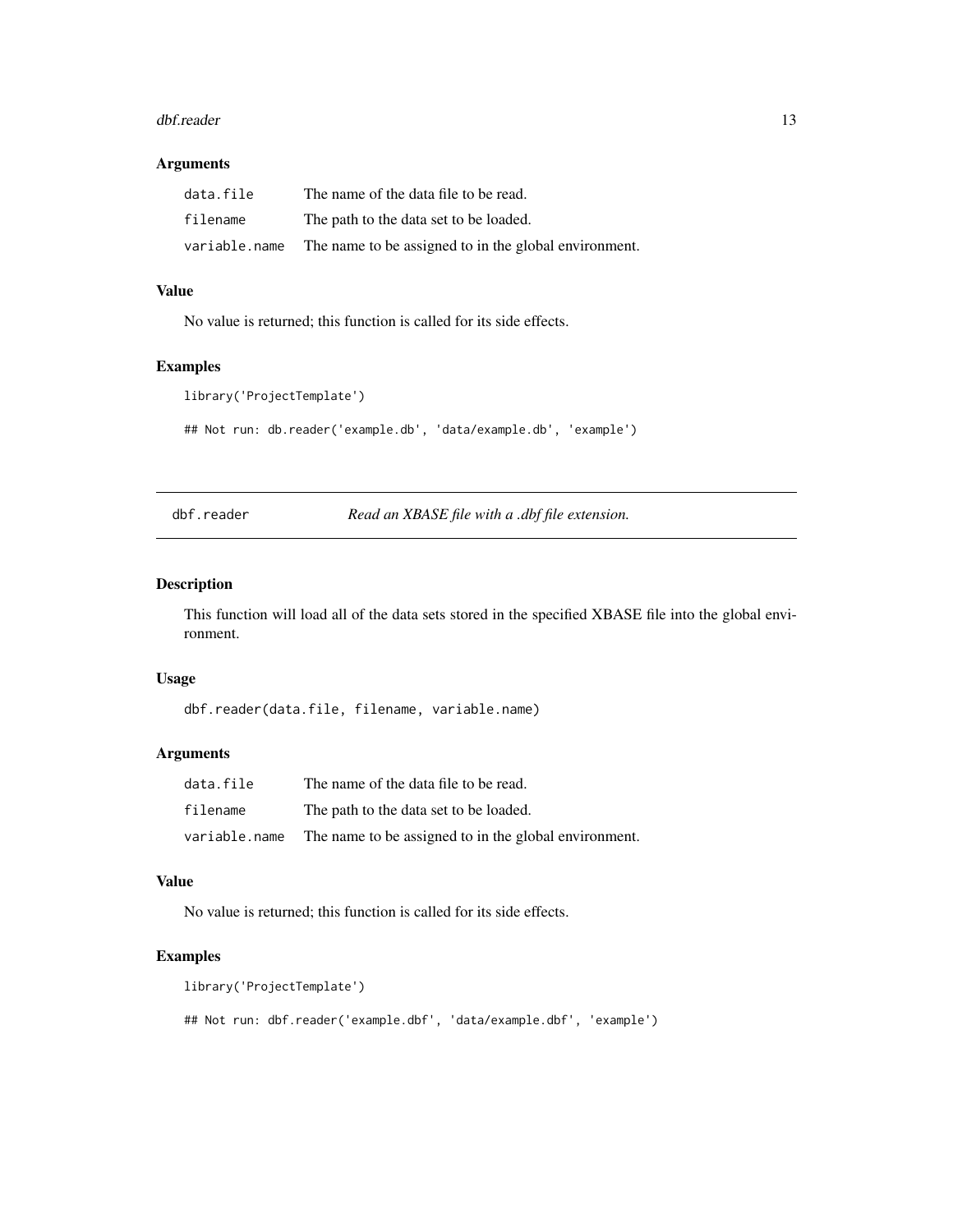<span id="page-13-0"></span>

This function will load all of the data sets stored in the specified Epi Info file into the global environment.

## Usage

```
epiinfo.reader(data.file, filename, variable.name)
```
## Arguments

| data.file     | The name of the data file to be read.                 |
|---------------|-------------------------------------------------------|
| filename      | The path to the data set to be loaded.                |
| variable.name | The name to be assigned to in the global environment. |

#### Value

No value is returned; this function is called for its side effects.

#### Examples

```
library('ProjectTemplate')
```

```
## Not run: epiinfo.reader('example.rec', 'data/example.rec', 'example')
```
file.reader *Read an arbitrary file described in a .file file.*

#### Description

This function will load all of the data sets described in the specified .file file into the global environment. A .file file must contain DCF that specifies the path to the data set and which extension should be used from the dispatch table to load the data set.

#### Usage

file.reader(data.file, filename, variable.name)

## Arguments

| data.file     | The name of the data file to be read.                 |
|---------------|-------------------------------------------------------|
| filename      | The path to the data set to be loaded.                |
| variable.name | The name to be assigned to in the global environment. |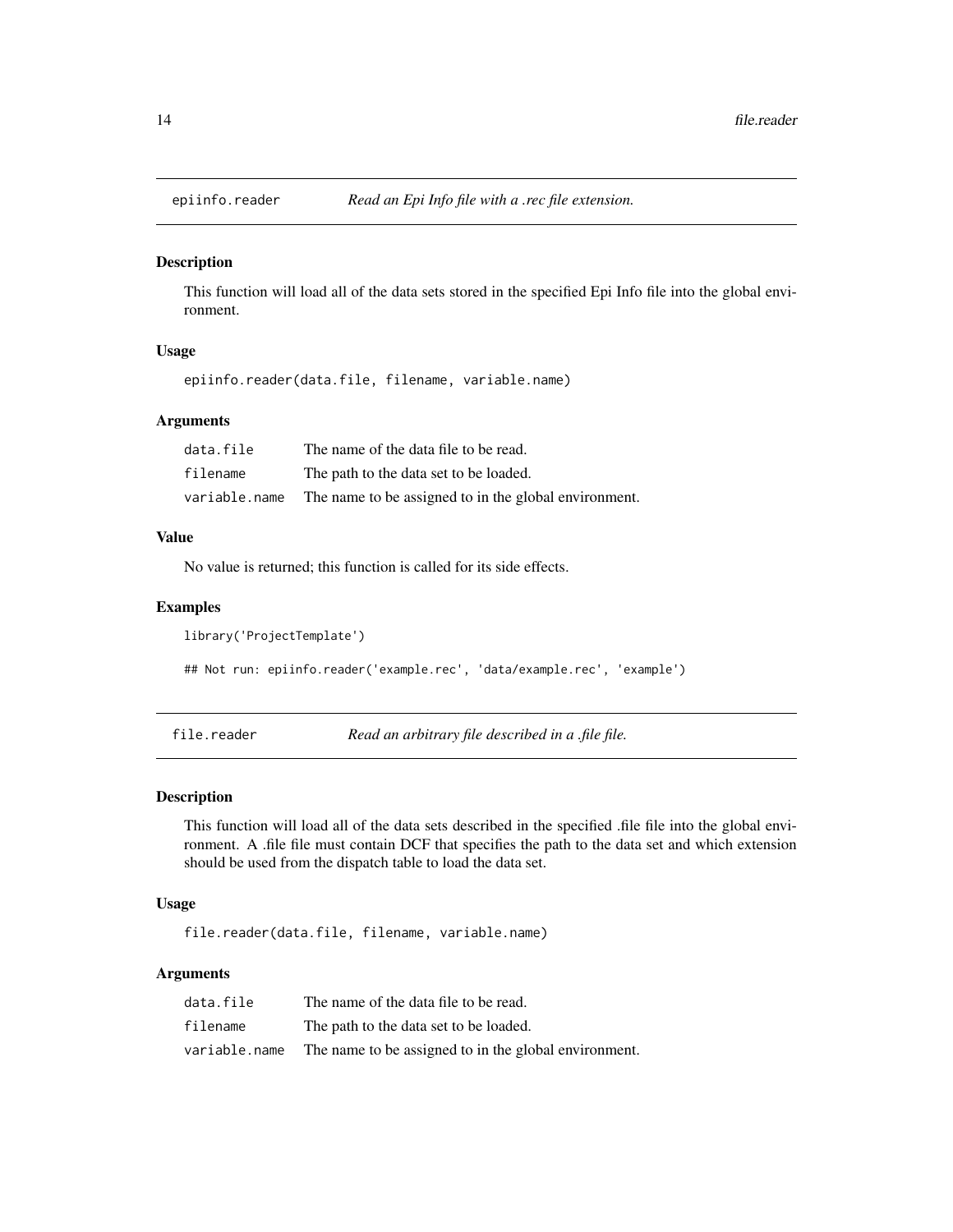## <span id="page-14-0"></span>get.project 15

### Details

Examples of the DCF format and settings used in a .file file are shown below:

path: http://www.johnmyleswhite.com/ProjectTemplate/sample\_data.csv extension: csv

## Value

No value is returned; this function is called for its side effects.

#### Examples

```
library('ProjectTemplate')
```
## Not run: file.reader('example.file', 'data/example.file', 'example')

<span id="page-14-1"></span>get.project *Show information about the current project.*

## Description

This function will return all of the information that ProjectTemplate has about the current project. This information is gathered when [load.project](#page-16-1) is called. At present, ProjectTemplate keeps a record of the project's configuration settings, all packages that were loaded automatically and all of the data sets that were loaded automatically. The information about autoloaded data sets is used by the [cache.project](#page-6-1) function.

#### Usage

get.project()

## Details

In previous releases this information has been available through the global variable project.info. Using this variable is now deprecated and will result in a warning.

#### Value

A named list.

## See Also

[create.project](#page-9-1), [load.project](#page-16-1), [cache.project](#page-6-1), [show.project](#page-27-1)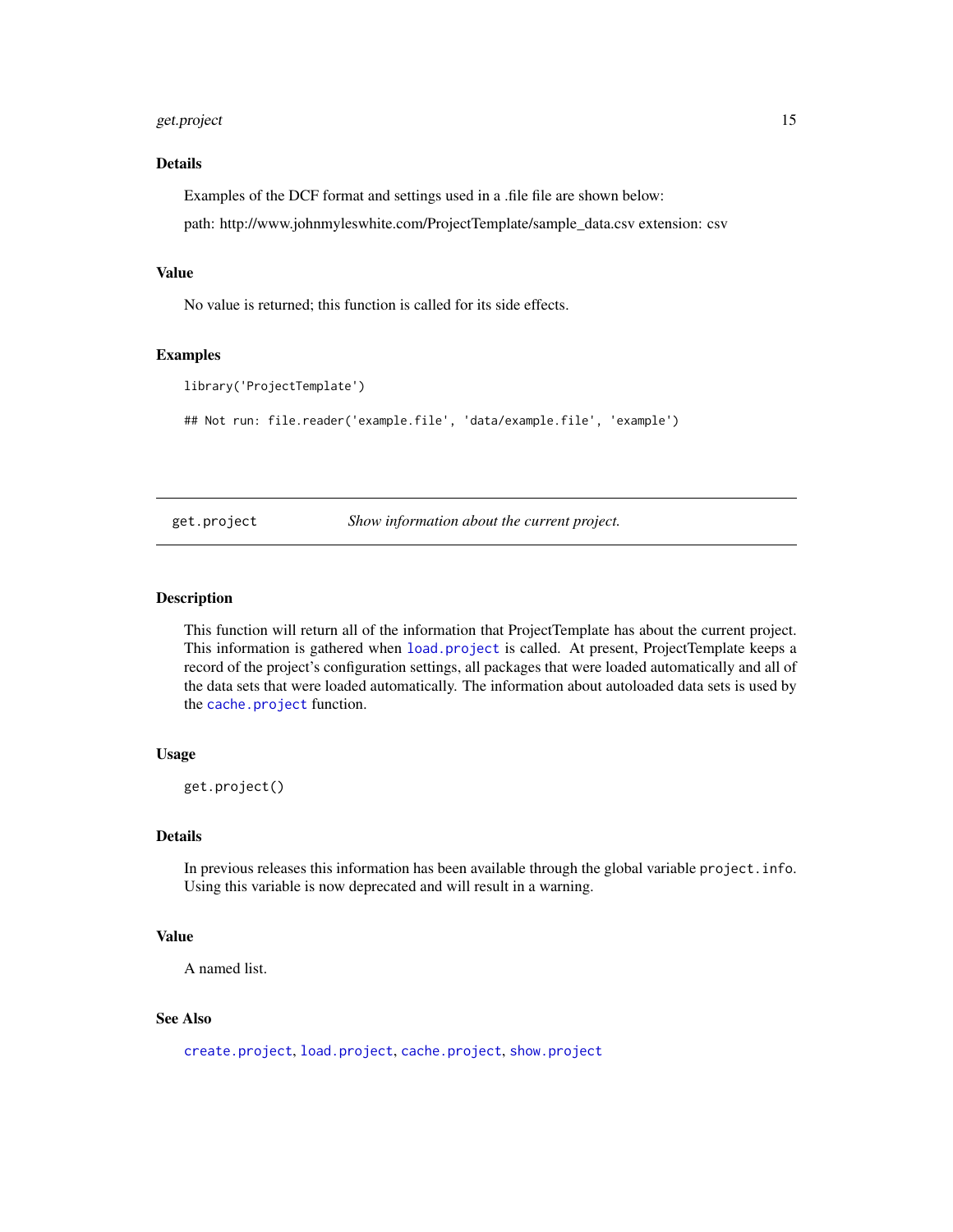16 list.data

#### Examples

```
library('ProjectTemplate')
## Not run: load.project()
get.project()
```
## End(Not run)

list.data *Listing the data for the current project*

### Description

This function produces a data.frame of all data files in the project, with meta data on if and how the file will be loaded by load.project.

## Usage

list.data(...)

## Arguments

... Named arguments to override configuration from config/global.dcf and lib/global.R.

### Details

The returned data.frame contains the following variables, with one observation per file in data/:

| filename     | Character variable containing the filename relative to data/directory.                                         |
|--------------|----------------------------------------------------------------------------------------------------------------|
| varname      | Character variable containing the name of the variable into which the file will be imported. *                 |
| is_ignored   | Logical variable that indicates whether the file. is ignored through the data_ignore option in the configurat  |
| is_directory | Logical variable that indicates whether the file is a directory.                                               |
| is_cached    | Logical variable that indicates whether the file is already available in the cache/ directory.                 |
| cached_only  | Logical variable that indicates whether the variable is only available in the cache/ directory. This occurs wh |
| reader       | Character variable containing the name of the reader function that will be used to load the data. Contains a c |

\* Note that some readers return more than one variable, usually with the listed variablename as prefix. This is true for for example the xls.reader and xlsx.reader.

## Value

A data.frame listing the available data, with relevant meta data

## See Also

[load.project](#page-16-1), [show.project](#page-27-1), [project.config](#page-21-1)

<span id="page-15-0"></span>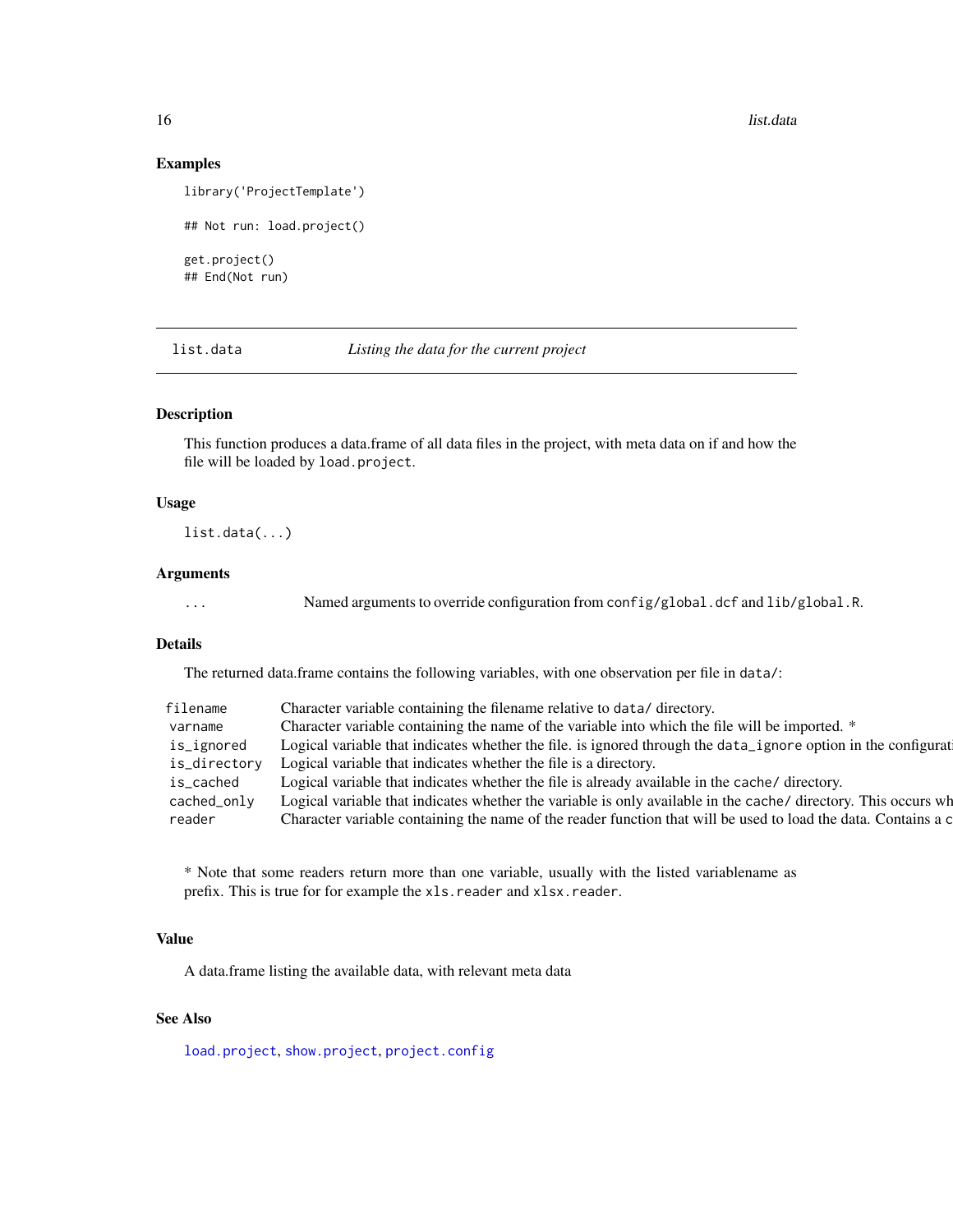## <span id="page-16-0"></span>load.project 17

#### Examples

library('ProjectTemplate')

## Not run: list.data()

<span id="page-16-1"></span>load.project *Automatically load data and packages for a project.*

#### Description

This function automatically load all of the data and packages used by the project from which it is called. The behaviour can be controlled by adjusting the [project.config](#page-21-1) configuration.

#### Usage

load.project(...)

#### Arguments

... Named arguments to override configuration from config/global.dcf and lib/global.R.

#### Details

... can take an argument override.config or a single named list for backward compatibility. This cannot be mixed with the new style override. When a named argument override.config is present it takes precedence over the other options. If any of the provided arguments is unnamed an error is raised.

#### Value

No value is returned; this function is called for its side effects.

## See Also

[create.project](#page-9-1), [get.project](#page-14-1), [cache.project](#page-6-1), [show.project](#page-27-1), [project.config](#page-21-1)

#### Examples

```
library('ProjectTemplate')
```
## Not run: load.project()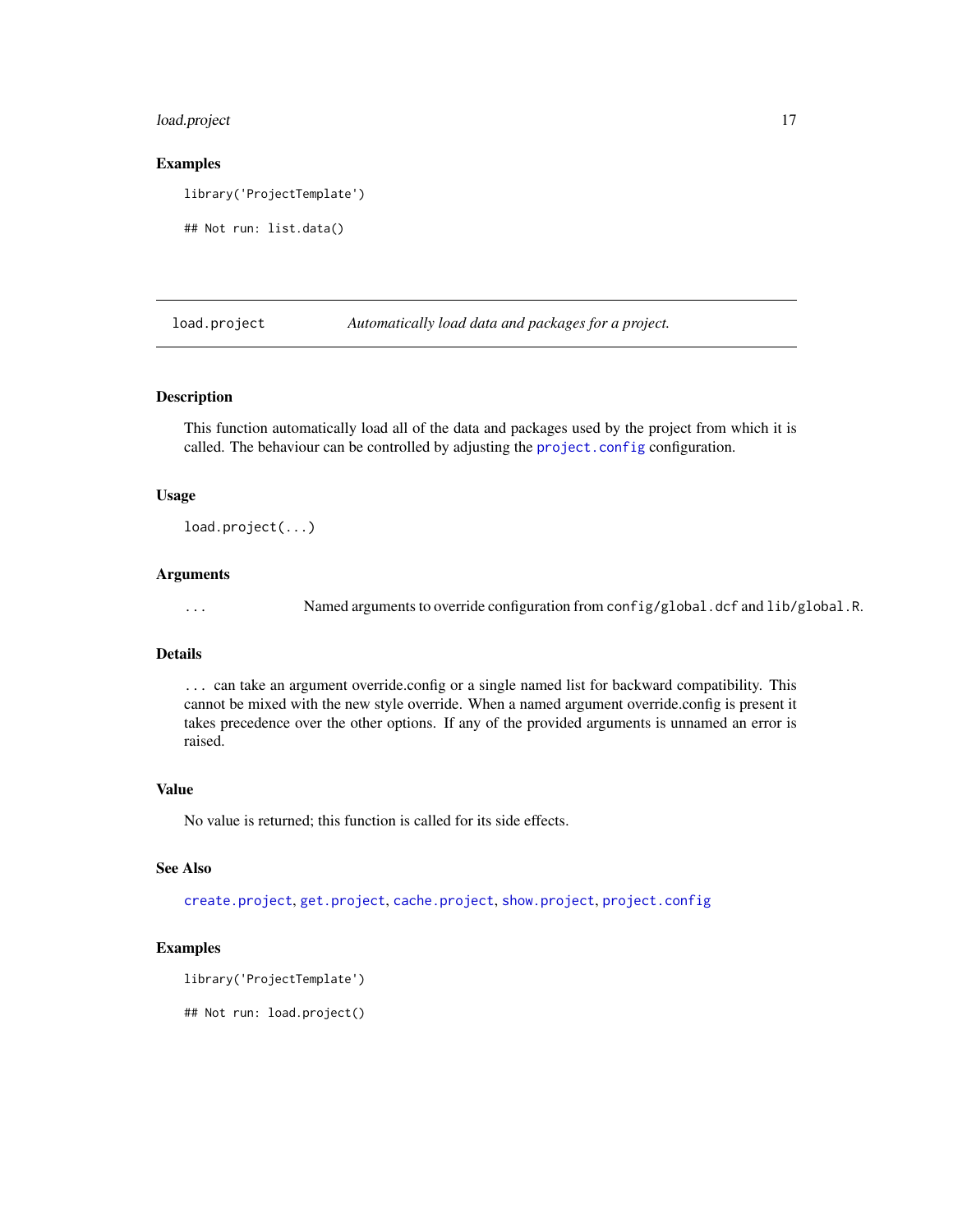<span id="page-17-0"></span>

This function automatically performs all necessary steps to migrate an existing project so that it is compatible with this version of ProjectTemplate

#### Usage

```
migrate.project()
```
## Value

No value is returned; this function is called for its side effects.

#### See Also

[create.project](#page-9-1)

### Examples

```
library('ProjectTemplate')
```
## Not run: migrate.project()

migrate.template *Migrate a template to a new version of ProjectTemplate*

## Description

This function updates a skeleton project to the current version of ProjectTemplate.

#### Usage

```
migrate.template(template)
```
#### Arguments

template Name of the template to upgrade.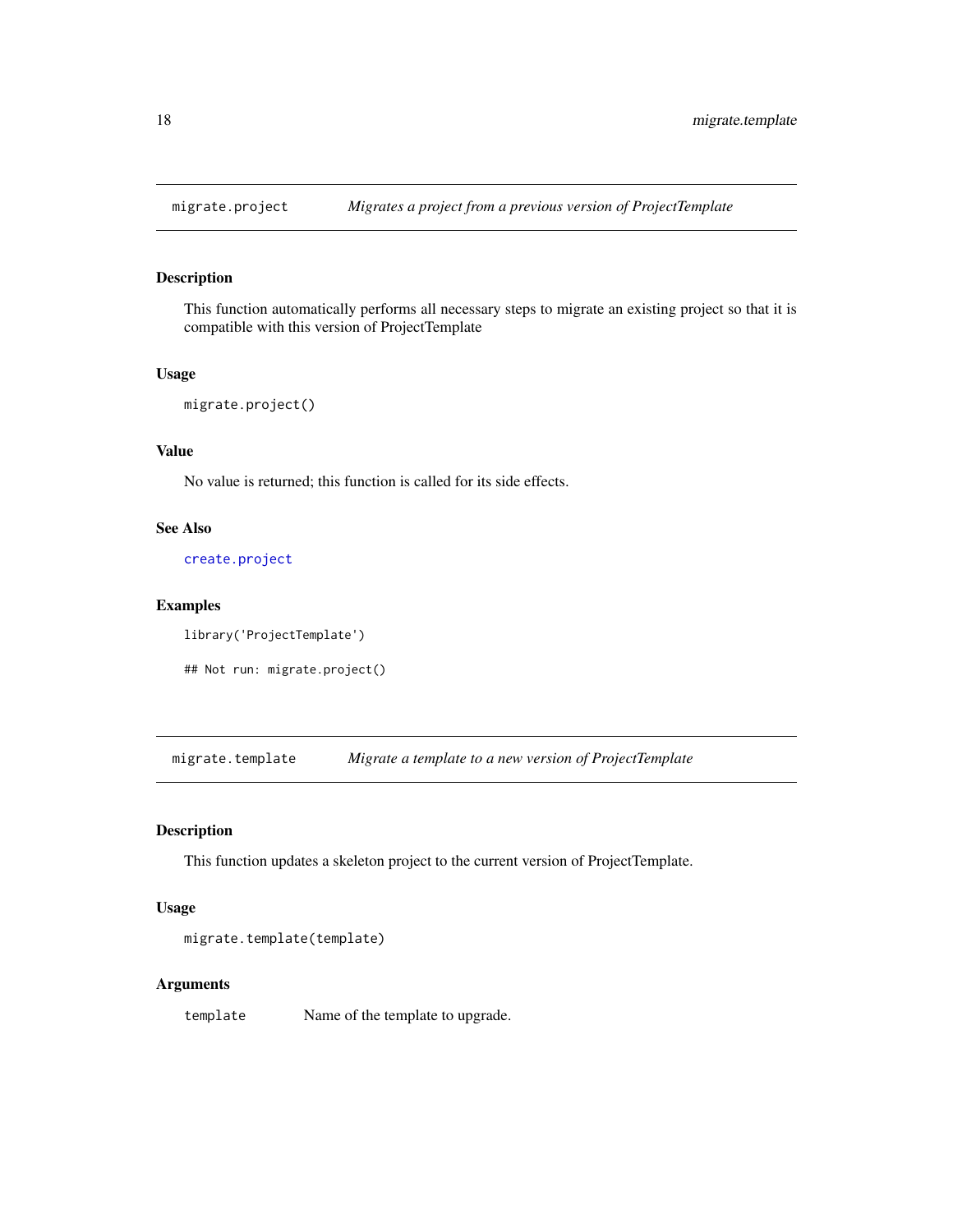<span id="page-18-0"></span>

This function will load the specified MP3 file into memory using the tuneR package. This is useful for working with music files as a data set.

## Usage

mp3.reader(data.file, filename, variable.name)

## Arguments

| data.file     | The name of the data file to be read.                 |
|---------------|-------------------------------------------------------|
| filename      | The path to the data set to be loaded.                |
| variable.name | The name to be assigned to in the global environment. |

#### Value

No value is returned; this function is called for its side effects.

## Examples

```
library('ProjectTemplate')
```
## Not run: mp3.reader('example.mp3', 'data/example.mp3', 'example')

mtp.reader *Read a Minitab Portable Worksheet with an .mtp3 file extension.*

## Description

This function will load the specified Minitab Portable Worksheet into memory.

## Usage

mtp.reader(data.file, filename, variable.name)

#### Arguments

| data.file     | The name of the data file to be read.                 |
|---------------|-------------------------------------------------------|
| filename      | The path to the data set to be loaded.                |
| variable.name | The name to be assigned to in the global environment. |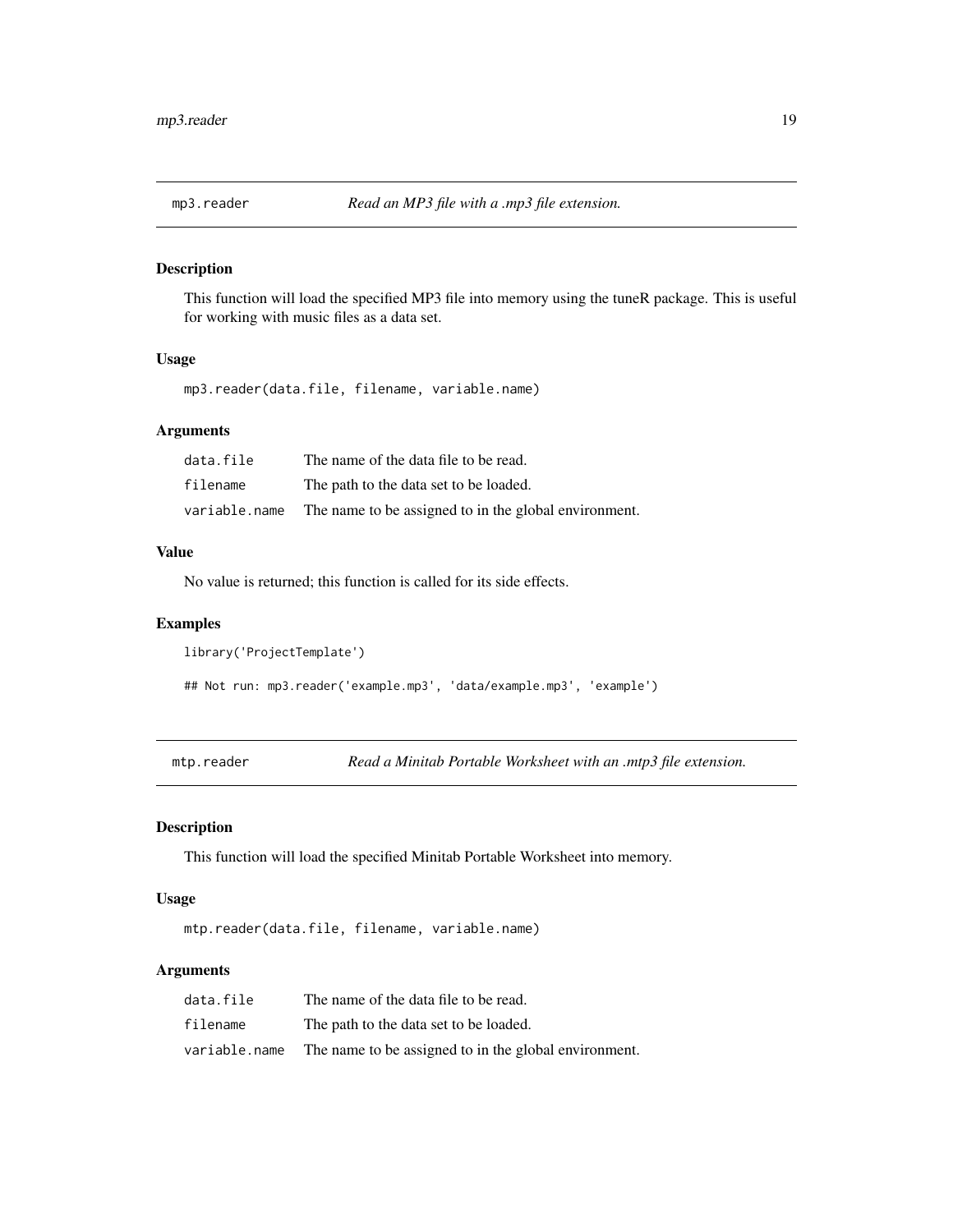## <span id="page-19-0"></span>Value

No value is returned; this function is called for its side effects.

## Examples

```
library('ProjectTemplate')
```

```
## Not run: mtp.reader('example.mtp', 'data/example.mtp', 'example')
```
octave.reader *Read an Octave file with a .m file extension.*

## Description

This function will load the specified Octave file into memory.

### Usage

```
octave.reader(data.file, filename, variable.name)
```
## Arguments

| data.file     | The name of the data file to be read.                 |
|---------------|-------------------------------------------------------|
| filename      | The path to the data set to be loaded.                |
| variable.name | The name to be assigned to in the global environment. |

#### Value

No value is returned; this function is called for its side effects.

## Examples

```
library('ProjectTemplate')
```
## Not run: octave.reader('example.m', 'data/example.m', 'example')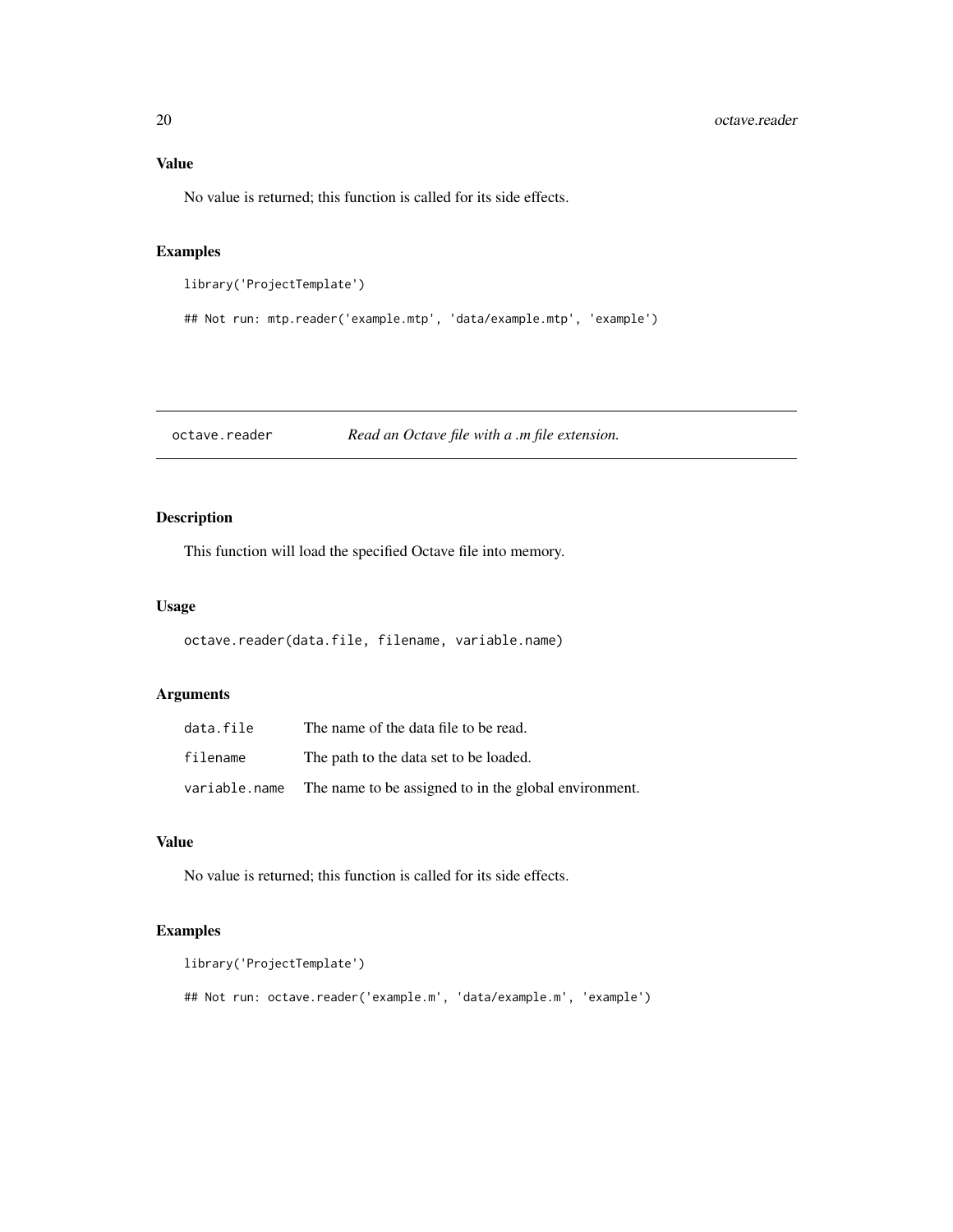<span id="page-20-0"></span>

This function will load the specified PPM file into memory using the pixamp package. This is useful for working with image files as a data set.

#### Usage

ppm.reader(data.file, filename, variable.name)

## Arguments

| data.file     | The name of the data file to be read.                 |
|---------------|-------------------------------------------------------|
| filename      | The path to the data set to be loaded.                |
| variable.name | The name to be assigned to in the global environment. |

### Value

No value is returned; this function is called for its side effects.

#### Examples

```
library('ProjectTemplate')
```
## Not run: ppm.reader('example.ppm', 'data/example.ppm', 'example')

preinstalled.readers *Maps file types to the reader functions used to autoload them.*

## Description

This list stores a mapping from regular expressions that match file extensions for the file types supported by ProjectTemplate to the reader functions that implement autoloading for those formats. Any new file type must be appended to this dispatch table.

#### Usage

```
preinstalled.readers
```
#### Format

An object of class list of length 54.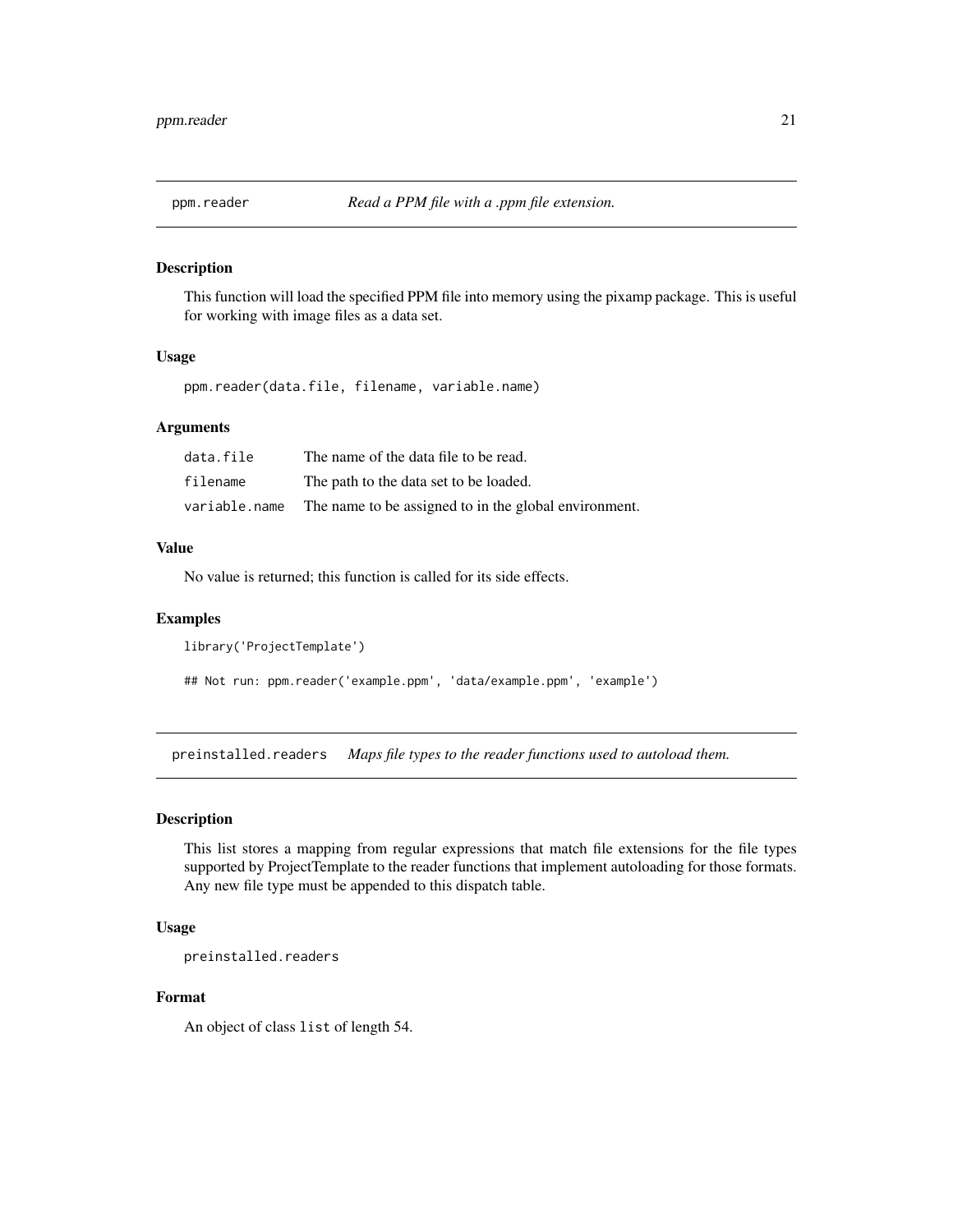<span id="page-21-1"></span><span id="page-21-0"></span>

Every ProjectTemplate project has a configuration file found at config/global.dcf that contains various options that can be tweaked to control runtime behaviour. The valid options are shown below, and must be encoded using the DCF format.

### Usage

project.config()

## Details

Calling the project.config() function will display the current project configuration.

The options that can be configured in the config/global.dcf are shown below

| data_loading              | This can be set to 'on' or 'off'. If data_loading is on, the system will load data from both the  |
|---------------------------|---------------------------------------------------------------------------------------------------|
| data_loading_header       | This can be set to 'on' or 'off'. If data_loading_header is on, the system will load text data f  |
| data_ignore               | A comma separated list of files to be ignored when importing from the data/ directory. Reg        |
| cache_loading             | This can be set to 'on' or 'off'. If cache_loading is on, the system will load data from the ca   |
| recursive_loading         | This can be set to 'on' or 'off'. If recursive loading is on, the system will load data from the  |
| munging                   | This can be set to 'on' or 'off'. If munging is on, the system will execute the files in the mun  |
| logging                   | This can be set to 'on' or 'off'. If logging is on, a logger object using the log4r package is a  |
| logging_level             | The value of logging_level is passed to a logger object using the log4r package during loggi      |
| load_libraries            | This can be set to 'on' or 'off'. If load_libraries is on, the system will load all of the R pack |
| libraries                 | This is a comma separated list of all the R packages that the user wants to automatically load    |
| as_factors                | This can be set to 'on' or 'off'. If as factors is on, the system will convert every character ve |
| data_tables               | This can be set to 'on' or 'off'. If data_tables is on, the system will convert every data set lo |
| attach_internal_libraries | This can be set to 'on' or 'off'. If attach_internal_libraries is on, then every time a new pack  |
| cache_loaded_data         | This can be set to 'on' or 'off'. If cache_loaded_data is on, then data loaded from the data d    |
| sticky_variables          | This is a comma separated list of any project-specific variables that should remain in the glo    |
|                           |                                                                                                   |

If the config/globals.dcf is missing some items (for example because it was created under an old version of ProjectTemplate, then the following configuration is used for any missing items during load.project():

| data_loading        | <b>TRUE</b>  |
|---------------------|--------------|
| data_loading_header | <b>TRUE</b>  |
| data_ignore         |              |
| cache_loading       | <b>TRUE</b>  |
| recursive_loading   | <b>FALSE</b> |
| munging             | <b>TRUE</b>  |
| logging             | <b>FALSE</b> |
| logging_level       | <b>INFO</b>  |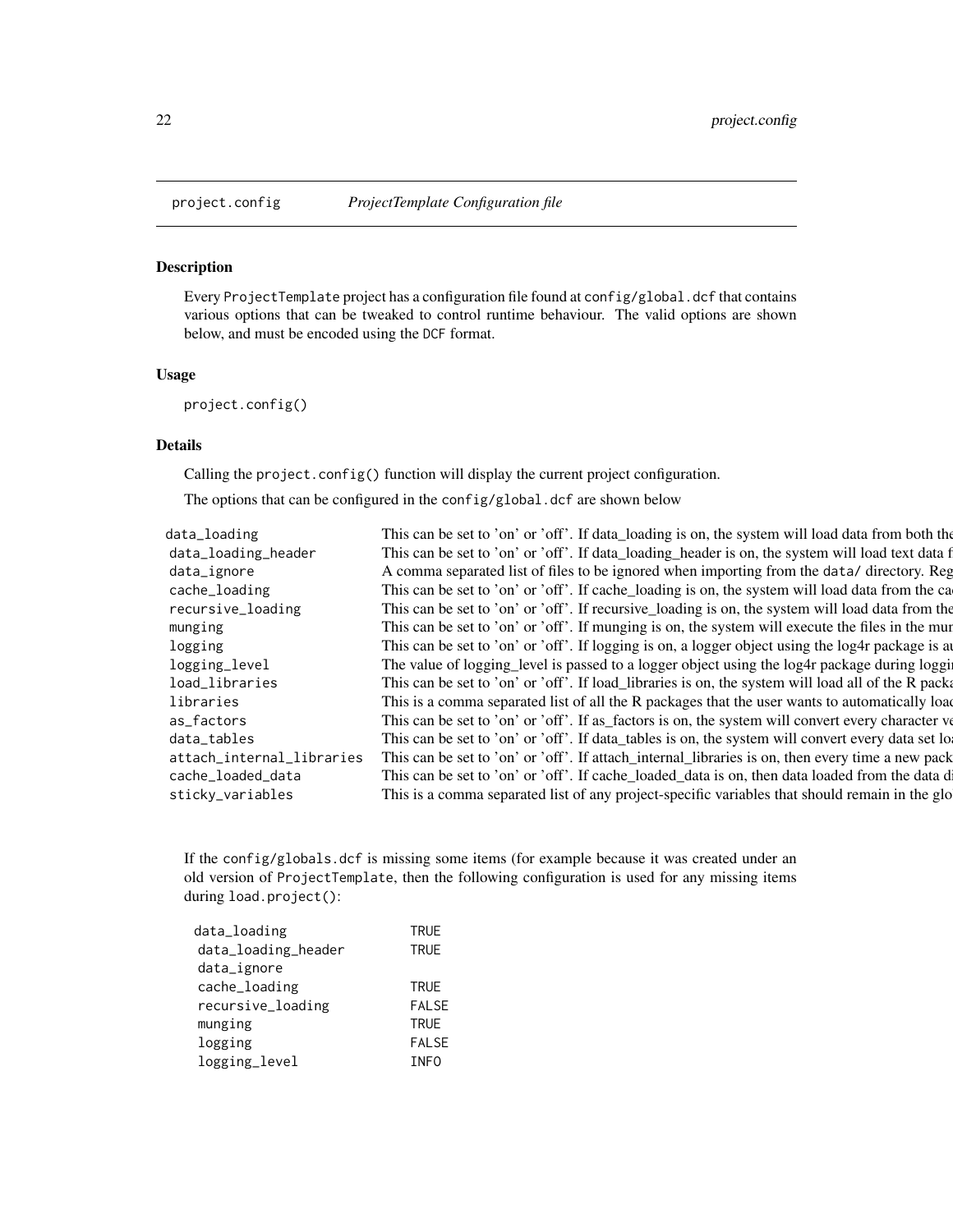## <span id="page-22-0"></span>ProjectTemplate 23

| <b>FALSE</b> |  |                                               |
|--------------|--|-----------------------------------------------|
|              |  |                                               |
| <b>TRUE</b>  |  |                                               |
| <b>FALSE</b> |  |                                               |
| <b>TRUE</b>  |  |                                               |
| <b>FALSE</b> |  |                                               |
| <b>NONE</b>  |  |                                               |
|              |  | reshape2, plyr, tidyverse, stringr, lubridate |

When a new project is created using create.project(), the following values are pre-populated:

| version                   | 0.8.2                                         |
|---------------------------|-----------------------------------------------|
| data_loading              | TRUE                                          |
| data_loading_header       | TRUE                                          |
| data_ignore               |                                               |
| cache_loading             | TRUE                                          |
| recursive_loading         | <b>FALSE</b>                                  |
| munging                   | <b>TRUE</b>                                   |
| logging                   | <b>FALSE</b>                                  |
| logging_level             | <b>INFO</b>                                   |
| load_libraries            | <b>FALSE</b>                                  |
| libraries                 | reshape2, plyr, tidyverse, stringr, lubridate |
| as factors                | TRUE                                          |
| data_tables               | <b>FALSE</b>                                  |
| attach_internal_libraries | <b>FALSE</b>                                  |
| cache_loaded_data         | TRUE                                          |
| sticky_variables          | <b>NONE</b>                                   |
|                           |                                               |

## Value

The current project configuration is displayed.

#### See Also

[load.project](#page-16-1)

ProjectTemplate *Automates the creation of new statistical analysis projects.*

## Description

ProjectTemplate provides functions to automatically build a directory structure for a new R project. Using this structure, ProjectTemplate automates data loading, preprocessing, library importing and unit testing.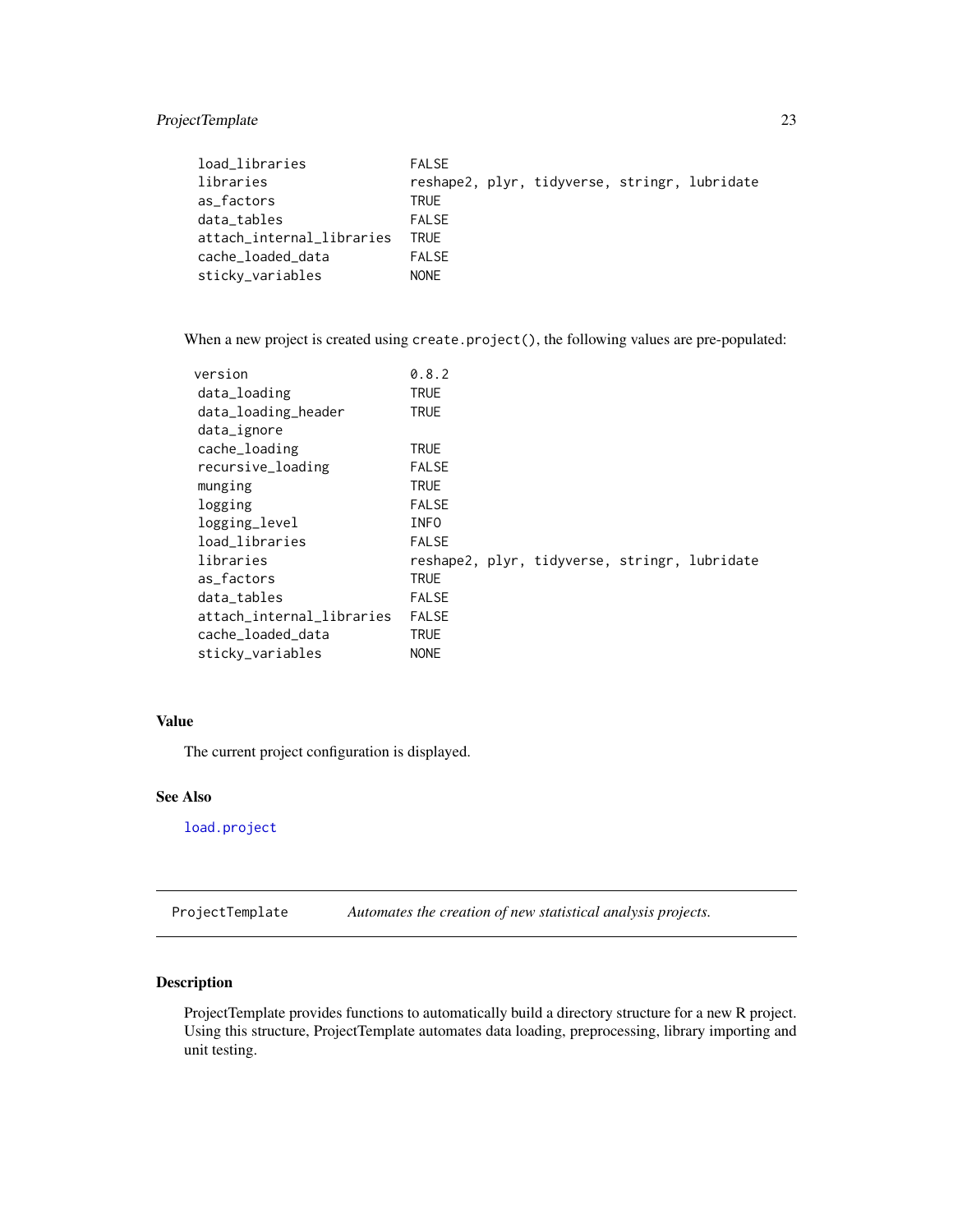## References

This code is inspired by the skeleton structure used by Ruby on Rails.

#### Examples

```
library('ProjectTemplate')
## Not run: create.project('project_name')
setwd('project_name')
load.project()
## End(Not run)
```
r.reader *Read an R source file with a .R file extension.*

#### Description

This function will call source on the specified R file, executing the code inside of it as a way of generating data sets dynamically, as in many Monte Carlo applications.

## Usage

r.reader(data.file, filename, variable.name)

#### Arguments

| data.file     | The name of the data file to be read.                 |
|---------------|-------------------------------------------------------|
| filename      | The path to the data set to be loaded.                |
| variable.name | The name to be assigned to in the global environment. |

#### Value

No value is returned; this function is called for its side effects.

## Examples

```
library('ProjectTemplate')
## Not run: r.reader('example.R', 'data/example.R', 'example')
```
<span id="page-23-0"></span>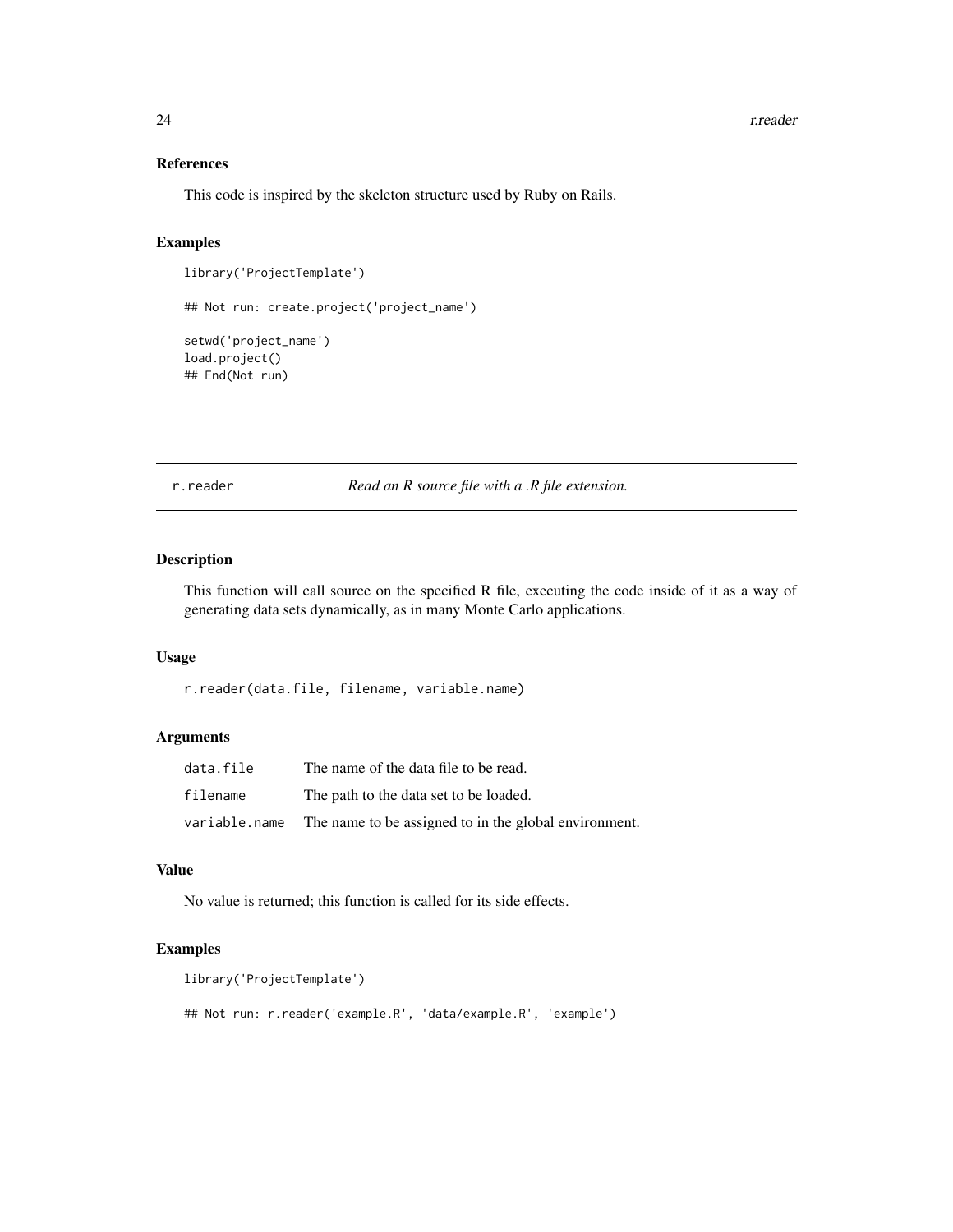<span id="page-24-0"></span>

This function will load the specified RData file into memory using the [load](#page-0-0) function. This may generate many data sets simultaneously.

#### Usage

rdata.reader(data.file, filename, variable.name)

#### Arguments

| data.file     | The name of the data file to be read.                 |
|---------------|-------------------------------------------------------|
| filename      | The path to the data set to be loaded.                |
| variable.name | The name to be assigned to in the global environment. |

## Value

No value is returned; this function is called for its side effects.

## Examples

```
library('ProjectTemplate')
```

```
## Not run: rdata.reader('example.RData', 'data/example.RData', 'example')
```
rds.reader *Read the RDS file format.*

## Description

This function will load a data set stored in the RDS file format into the specified global variable binding.

## Usage

rds.reader(data.file, filename, variable.name)

## Arguments

| data.file     | The name of the data file to be read.                 |
|---------------|-------------------------------------------------------|
| filename      | The path to the data set to be loaded.                |
| variable.name | The name to be assigned to in the global environment. |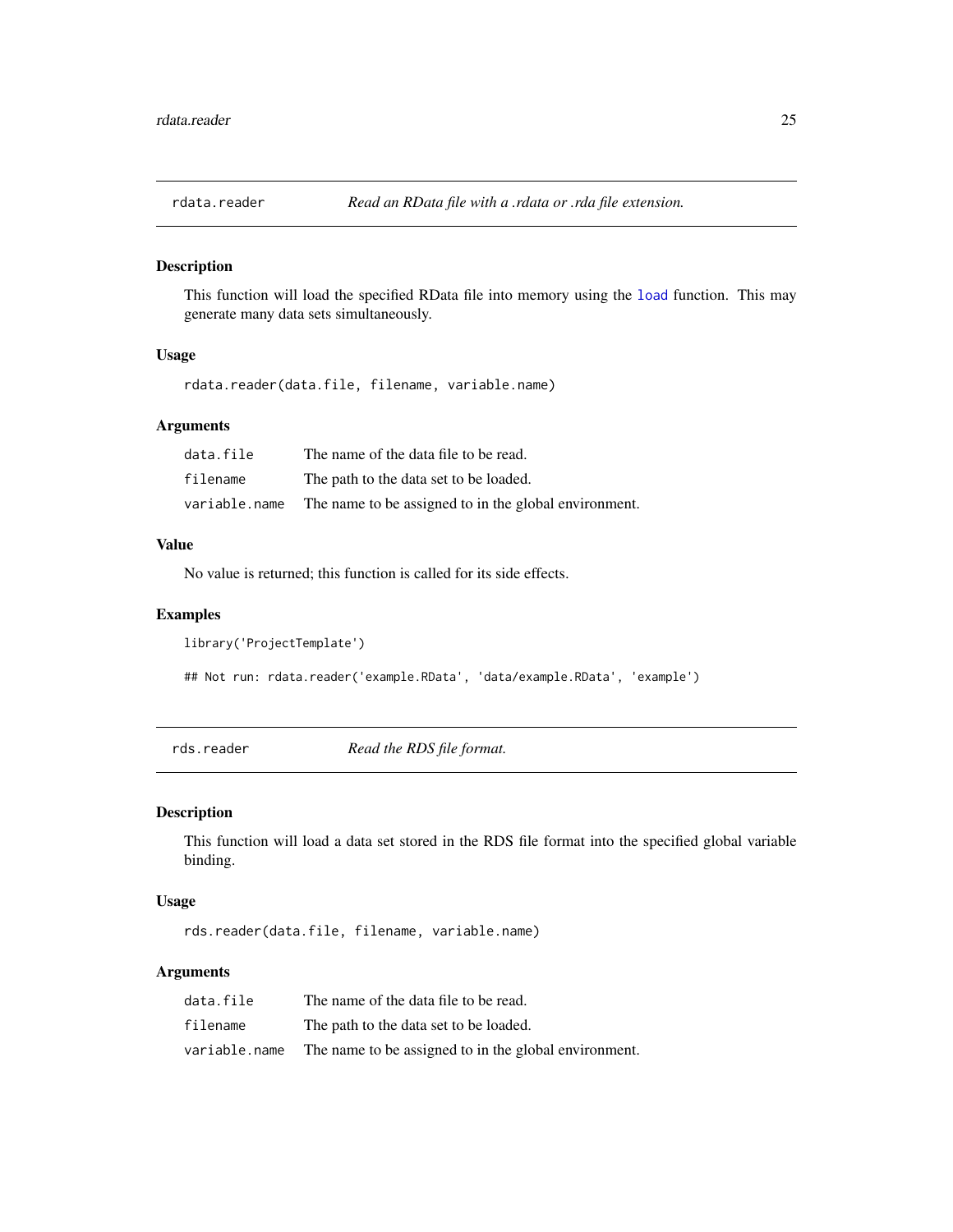## <span id="page-25-0"></span>Value

No value is returned; this function is called for its side effects.

## Examples

```
## Not run: rds.reader('example.rds', 'data/example.rds', 'example')
```
reload.project *Reload or reset a project*

## Description

This function will clear the global environment and reload a project. This is useful when you've updated your data sets or changed your preprocessing scripts. Any sticky\_variables configuration parameter in [project.config](#page-21-1) will remain both in memory and (if present) in the cache by default. If the reset parameter is TRUE, then all variables are cleared from both the global environment and the cache.

## Usage

reload.project(..., reset = FALSE)

#### Arguments

| $\cdot$ $\cdot$ $\cdot$ | Optional parameters passed to load project                                       |
|-------------------------|----------------------------------------------------------------------------------|
| reset                   | A boolean value, which if set TRUE clears the cache and everything in the global |
|                         | environment, including any sticky_variables                                      |

#### Value

No value is returned; this function is called for its side effects.

#### Examples

```
library('ProjectTemplate')
## Not run: load.project()
reload.project()
## End(Not run)
```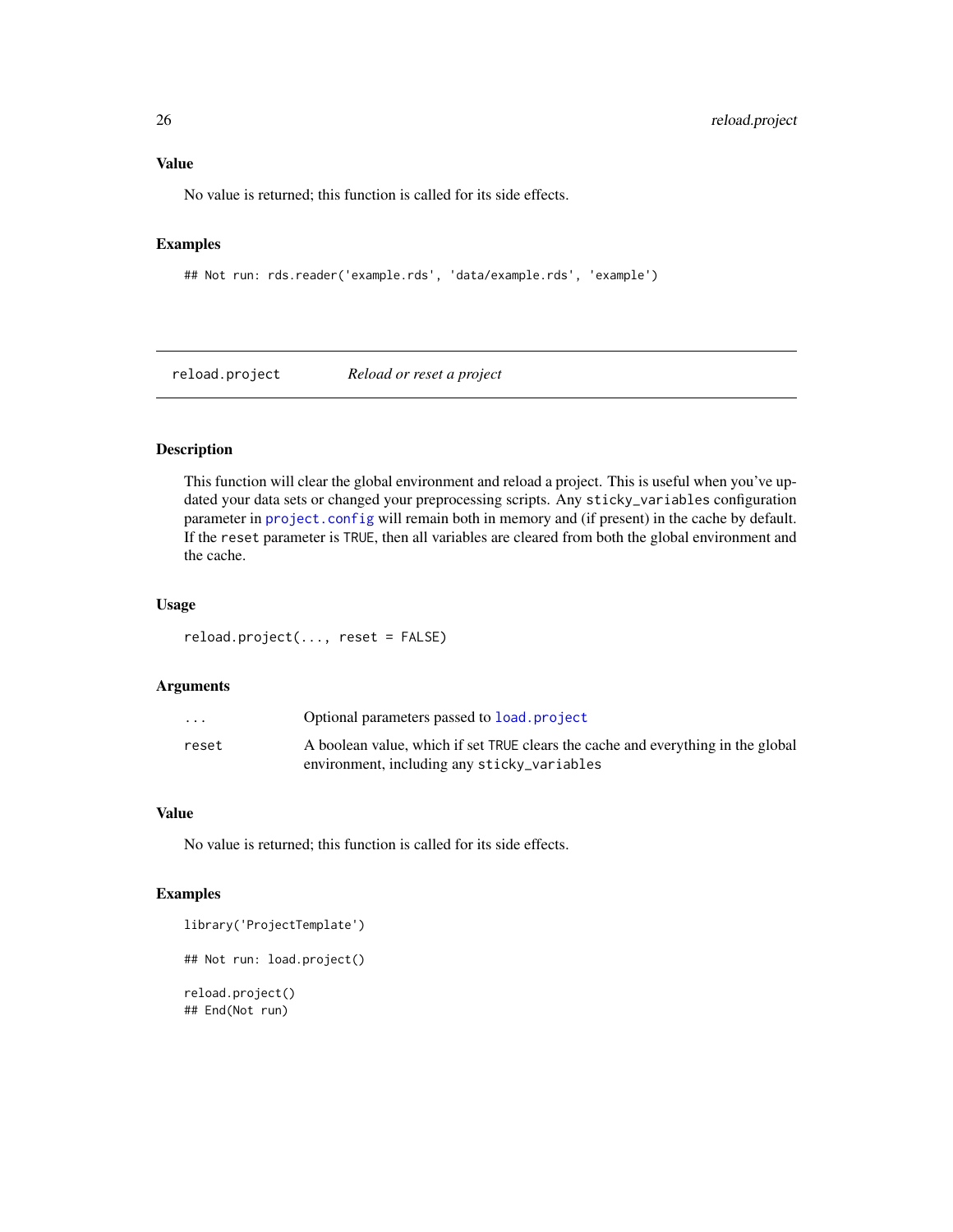<span id="page-26-0"></span>This functions will require the given package. If the package is not installed it will stop execution and print a message to the user instructing them which package to install and which function caused the error.

#### Usage

```
require.package(package.name, attach = TRUE)
```
.require.package(package.name)

## Arguments

| package.name | A character vector containing the package name. Must be a valid package name<br>installed on the system.                                                                                                               |
|--------------|------------------------------------------------------------------------------------------------------------------------------------------------------------------------------------------------------------------------|
| attach       | Should the package be attached to the search path (as with library) or not<br>(as with loadNamespace)? Defaults to TRUE. (Internal code will use FALSE by<br>default unless a compatibility switch is set, see below.) |

#### Details

The function .require.package is called by internal code. It will attach the package to the search path (with a warning) only if the compatibility configuration attach\_internal\_libraries is set to TRUE. Normally, packages used for loading data are not needed on the search path, but not loading them might break existing code. In a forthcoming version this compatibility setting will be removed, and no packages will be attached to the search path by internal code.

## Value

No value is returned; this function is called for its side effects.

#### Examples

```
library('ProjectTemplate')
```
## Not run: require.package('PackageName')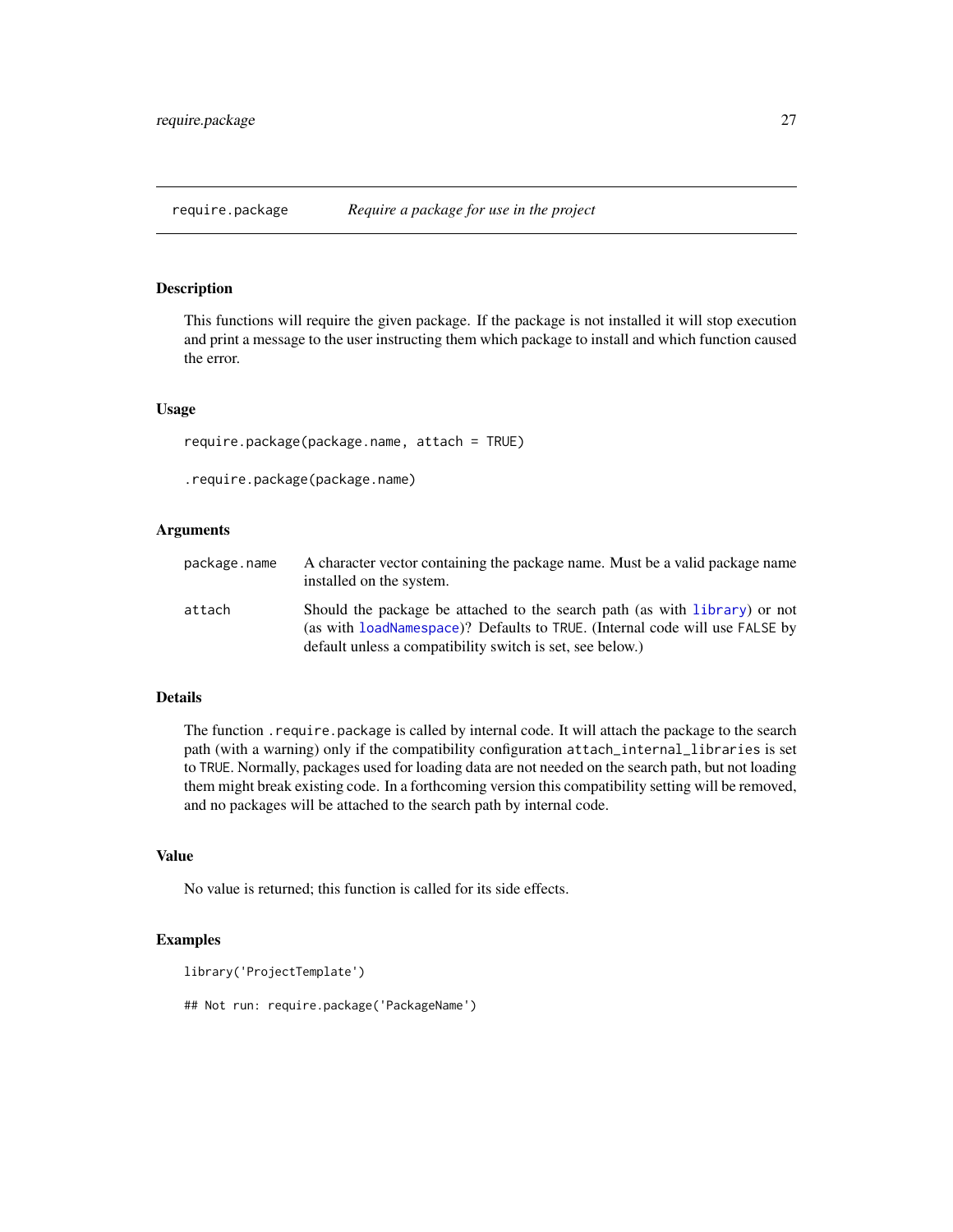<span id="page-27-0"></span>

This function will run each of the analyses in the src directory in separate processes. At present, this is done serially, but future versions of this function will provide a means of running the analyses in parallel.

#### Usage

run.project()

## Value

No value is returned; this function is called for its side effects.

#### Examples

```
library('ProjectTemplate')
```
## Not run: run.project()

<span id="page-27-1"></span>show.project *Show information about the current project.*

#### **Description**

This function will show the user all of the information that ProjectTemplate has about the current project. This information is gathered when [load.project](#page-16-1) is called. At present, ProjectTemplate keeps a record of the project's configuration settings, all packages that were loaded automatically and all of the data sets that were loaded automatically. The information about autoloaded data sets is used by the [cache.project](#page-6-1) function.

#### Usage

```
show.project()
```
## Value

No value is returned; this function is called for its side effects.

## See Also

[create.project](#page-9-1), [load.project](#page-16-1), [get.project](#page-14-1), [cache.project](#page-6-1)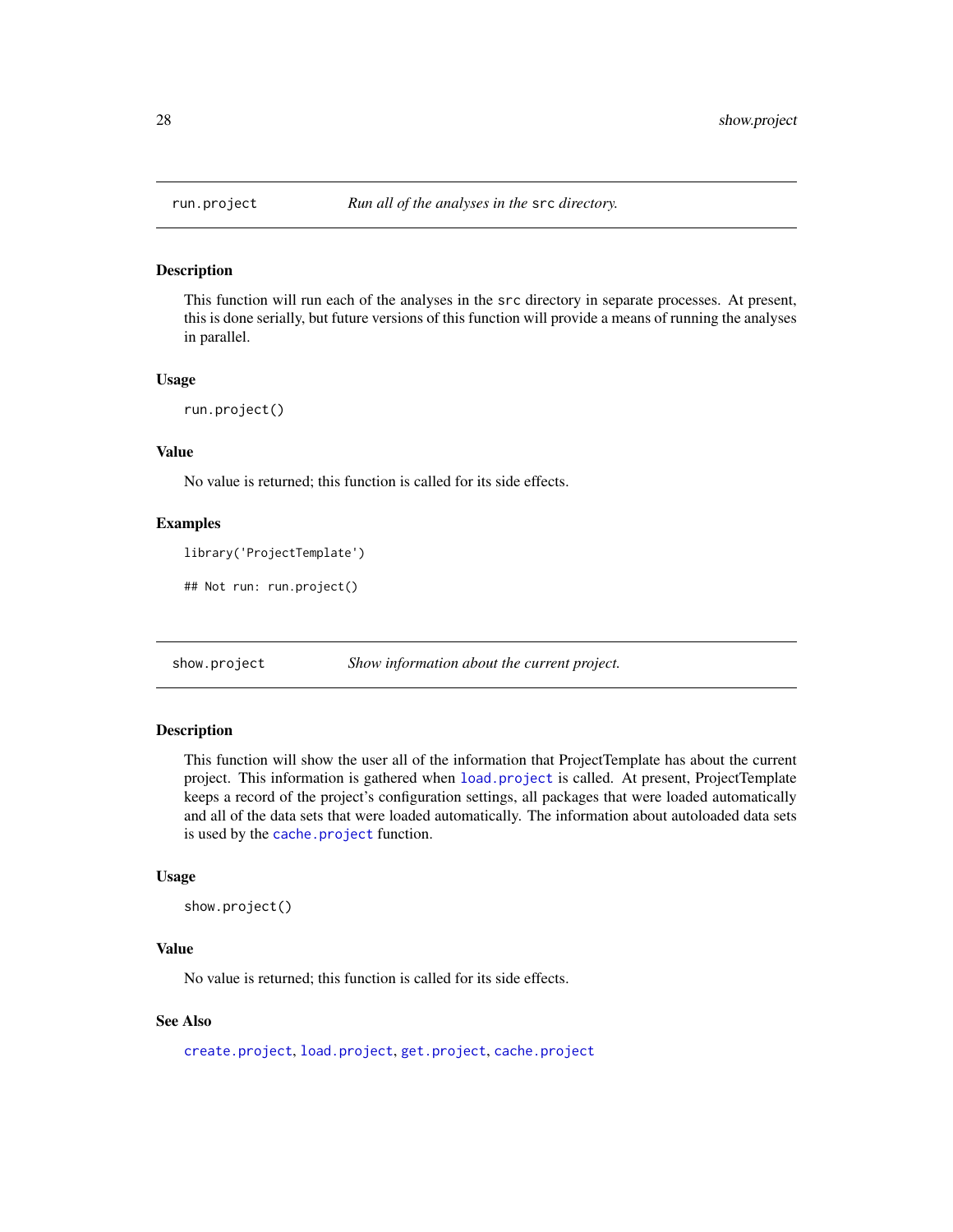## <span id="page-28-0"></span>spss.reader 29

## Examples

library('ProjectTemplate') ## Not run: load.project() show.project() ## End(Not run)

## spss.reader *Read an SPSS file with a .sav file extension.*

## Description

This function will load the specified SPSS file into memory. It will convert the resulting list object into a data frame before inserting the data set into the global environment.

#### Usage

spss.reader(data.file, filename, variable.name)

## Arguments

| data.file     | The name of the data file to be read.                 |
|---------------|-------------------------------------------------------|
| filename      | The path to the data set to be loaded.                |
| variable.name | The name to be assigned to in the global environment. |

### Value

No value is returned; this function is called for its side effects.

## Examples

```
library('ProjectTemplate')
```
## Not run: spss.reader('example.sav', 'data/example.sav', 'example')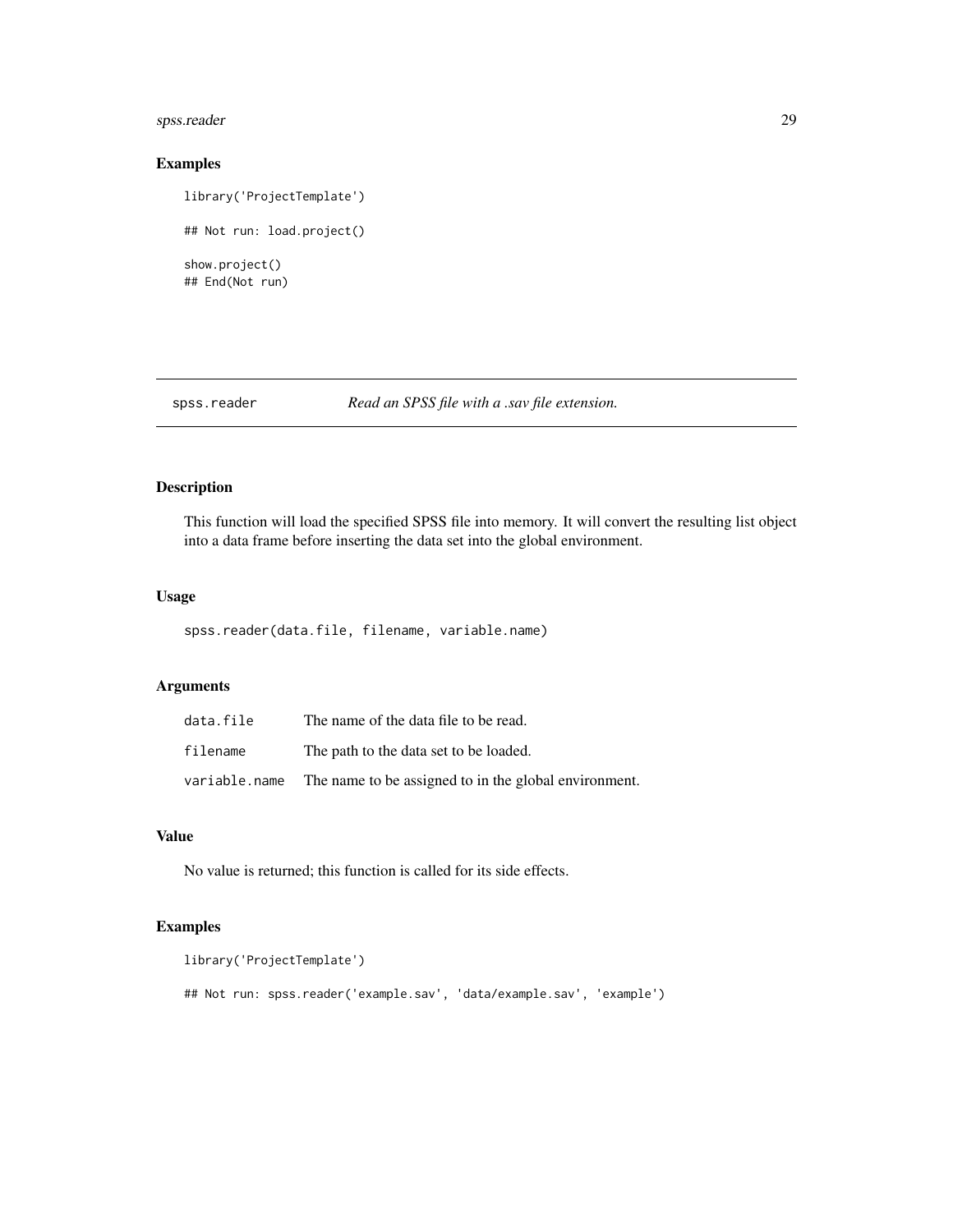<span id="page-29-1"></span><span id="page-29-0"></span>This function will load data from a SQL database based on configuration information found in the specified .sql file. The .sql file must specify a database to be accessed. All tables from the database, one specific tables or one specific query against any set of tables may be executed to generate a data set.

#### Usage

sql.reader(data.file, filename, variable.name)

#### Arguments

| data.file     | The name of the data file to be read.                 |
|---------------|-------------------------------------------------------|
| filename      | The path to the data set to be loaded.                |
| variable.name | The name to be assigned to in the global environment. |

#### Details

queries can support string interpolation to execute code snippets using mustache syntax (http://mustache.github.io). This is used to create queries that depend on data from other sources. Code delimited is  $\{\{\ldots\}\}\$ 

Example: query: SELECT  $*$  FROM my table WHERE id IN ({{ids}}). Here ids is a vector previously loaded into the Global Environment through ProjectTemplate

Examples of the DCF format and settings used in a .sql file are shown below:

Example 1 type: mysql user: sample\_user password: sample\_password host: localhost dbname: sample\_database table: sample\_table

Example 2 type: mysql user: sample\_user password: sample\_password host: localhost port: 3306 socket: /Applications/MAMP/tmp/mysql/mysql.sock dbname: sample\_database table: sample\_table

Example 3 type: sqlite dbname: /path/to/sample\_database table: sample\_table

Example 4 type: sqlite dbname: /path/to/sample\_database query: SELECT \* FROM users WHERE user\_active  $== 1$ 

Example 5 type: sqlite dbname: /path/to/sample\_database table: \*

Example 6 type: postgres user: sample\_user password: sample\_password host: localhost dbname: sample\_database table: sample\_table

Example 7 type: odbc dsn: sample\_dsn user: sample\_user password: sample\_password dbname: sample\_database query: SELECT \* FROM sample\_table

Example 8 type: oracle user: sample\_user password: sample\_password dbname: sample\_database table: sample\_table

Example 9 type: jdbc class: oracle.jdbc.OracleDriver classpath: /path/to/ojdbc5.jar (or set in CLASS-PATH) user: scott password: tiger url: jdbc:oracle:thin:@myhost:1521:orcl query: select \* from emp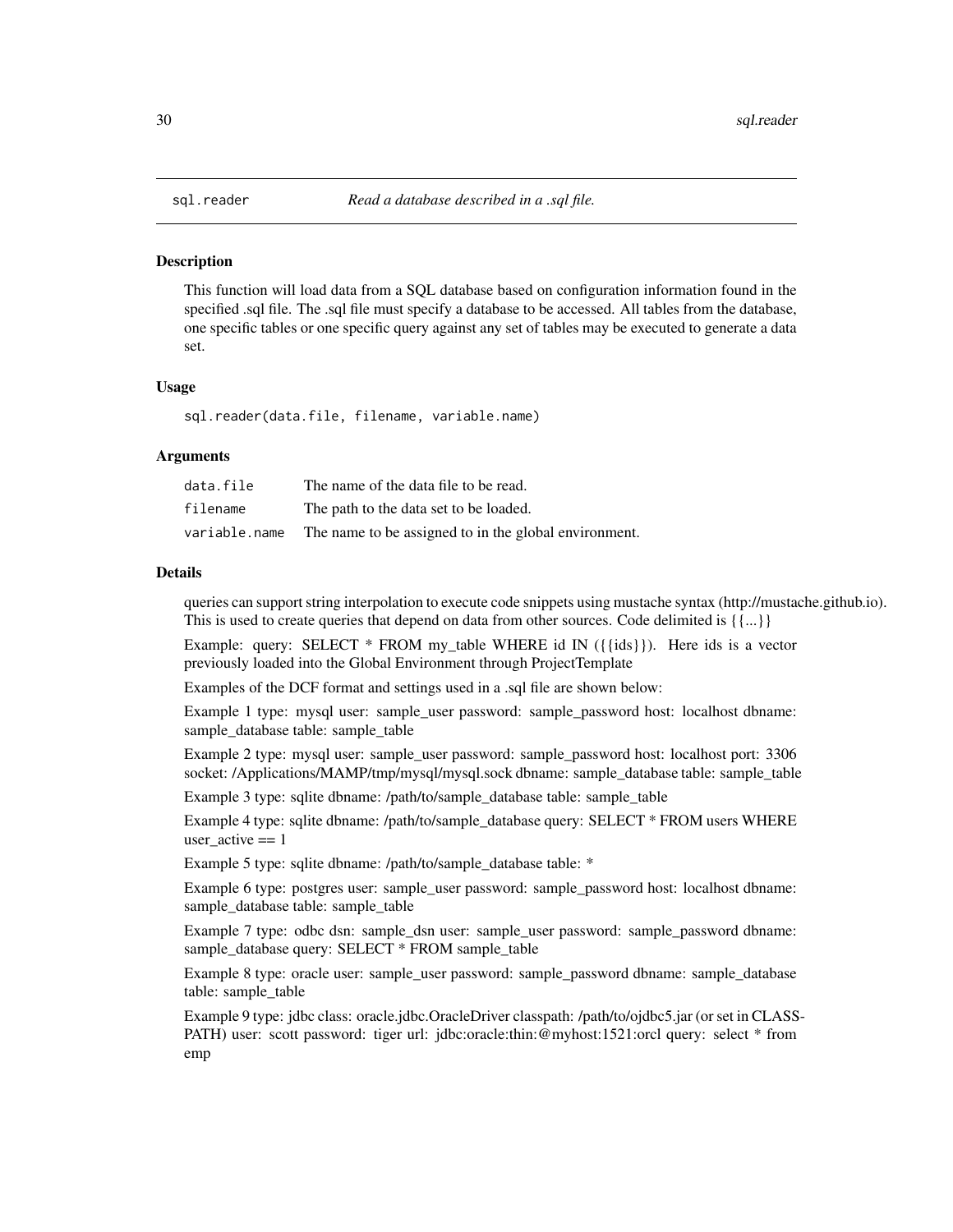#### <span id="page-30-0"></span>stata.reader 31

Example 10 type: heroku classpath: /path/to/jdbc4.jar (or set in CLASSPATH) user: scott password: tiger host: heroku.postgres.url port: 1234 dbname: herokudb query: select \* from emp

Example 11 In this example RSQLite::initExtension() is automatically called on the established connection.

Liam Healy has written extension-functions.c, which is available on http://www.sqlite.org/contrib. It provides mathematical and string extension functions for SQL queries using the loadable extensions mechanism.

type: sqlite dbname: /path/to/sample\_database plugin: extension query: SELECT \*,STDEV(value1) FROM example\_table

#### Value

No value is returned; this function is called for its side effects.

#### Examples

```
library('ProjectTemplate')
```

```
## Not run: sql.reader('example.sql', 'data/example.sql', 'example')
```
stata.reader *Read a Stata file with a .stata file extension.*

#### **Description**

This function will load the specified Stata file into memory.

#### Usage

stata.reader(data.file, filename, variable.name)

#### Arguments

| data.file     | The name of the data file to be read.                 |
|---------------|-------------------------------------------------------|
| filename      | The path to the data set to be loaded.                |
| variable.name | The name to be assigned to in the global environment. |

#### Value

No value is returned; this function is called for its side effects.

#### Examples

library('ProjectTemplate')

## Not run: stata.reader('example.stata', 'data/example.stata', 'example')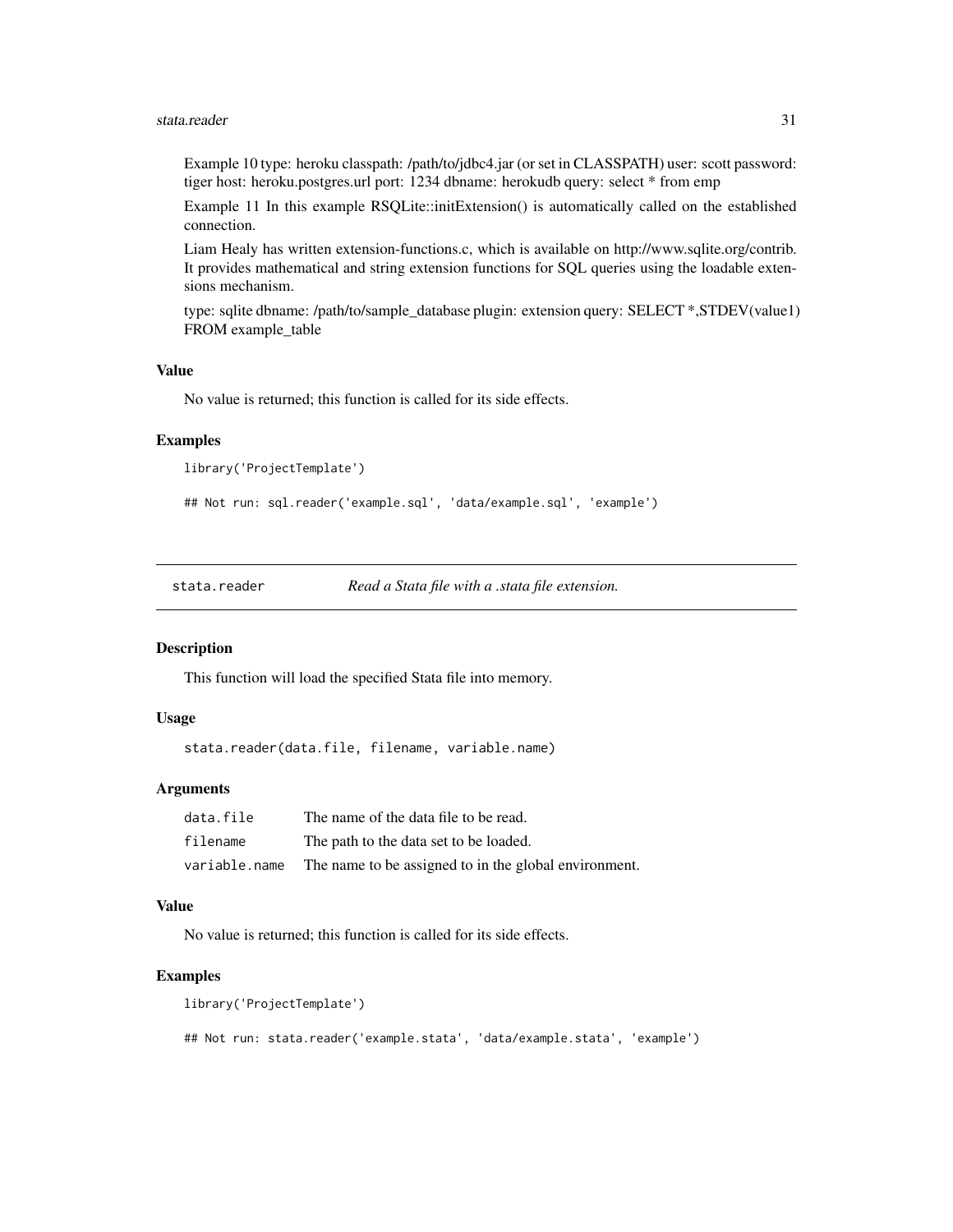<span id="page-31-0"></span>

This function will parse all of the functions defined in files inside of the lib directory and will generate a trivial unit test for each function. The resulting tests are stored in the file tests/autogenerated.R. Every test is excepted to fail by default, so you should edit them before calling [test.project](#page-32-1).

### Usage

stub.tests()

#### Value

No value is returned; this function is called for its side effects.

## Examples

```
library('ProjectTemplate')
```
## Not run: stub.tests()

| systat.reader |  | Read a Systat file with a .sys or .syd file extension. |
|---------------|--|--------------------------------------------------------|
|               |  |                                                        |

## Description

This function will load the specified Systat file into memory.

## Usage

```
systat.reader(data.file, filename, variable.name)
```
#### Arguments

| data.file     | The name of the data file to be read.                 |
|---------------|-------------------------------------------------------|
| filename      | The path to the data set to be loaded.                |
| variable.name | The name to be assigned to in the global environment. |

## Value

No value is returned; this function is called for its side effects.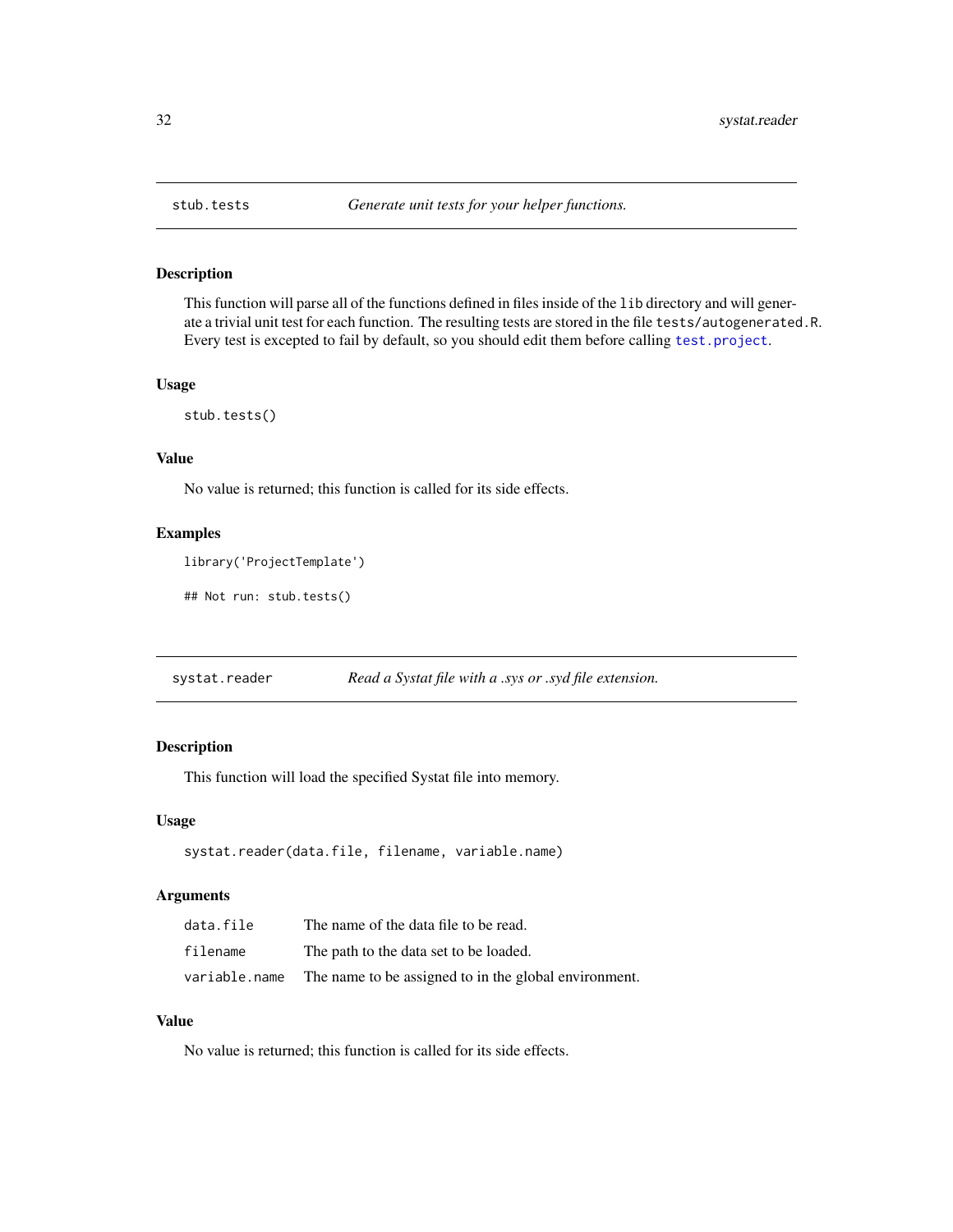## <span id="page-32-0"></span>test.project 33

#### Examples

library('ProjectTemplate')

```
## Not run: systat.reader('example.sys', 'data/example.sys', 'example')
```
<span id="page-32-1"></span>test.project *Run all unit tests for this project.*

## Description

This function will run all of the testthat style unit tests for the current project that are defined inside of the tests directory. The tests will be run in the order defined by the filenames for the tests: it is recommend that each test begin with a number specifying its position in the sequence.

### Usage

test.project()

## Value

No value is returned; this function is called for its side effects.

#### Examples

```
library('ProjectTemplate')
## Not run: load.project()
test.project()
## End(Not run)
```
translate.dcf *Read a DCF file into an R list.*

#### Description

This function will read a DCF file and translate the resulting data frame into a list. The DCF format is used throughout ProjectTemplate for configuration settings and ad hoc file format specifications.

#### Usage

```
translate.dcf(filename)
```
#### Arguments

filename A character vector specifying the DCF file to be translated.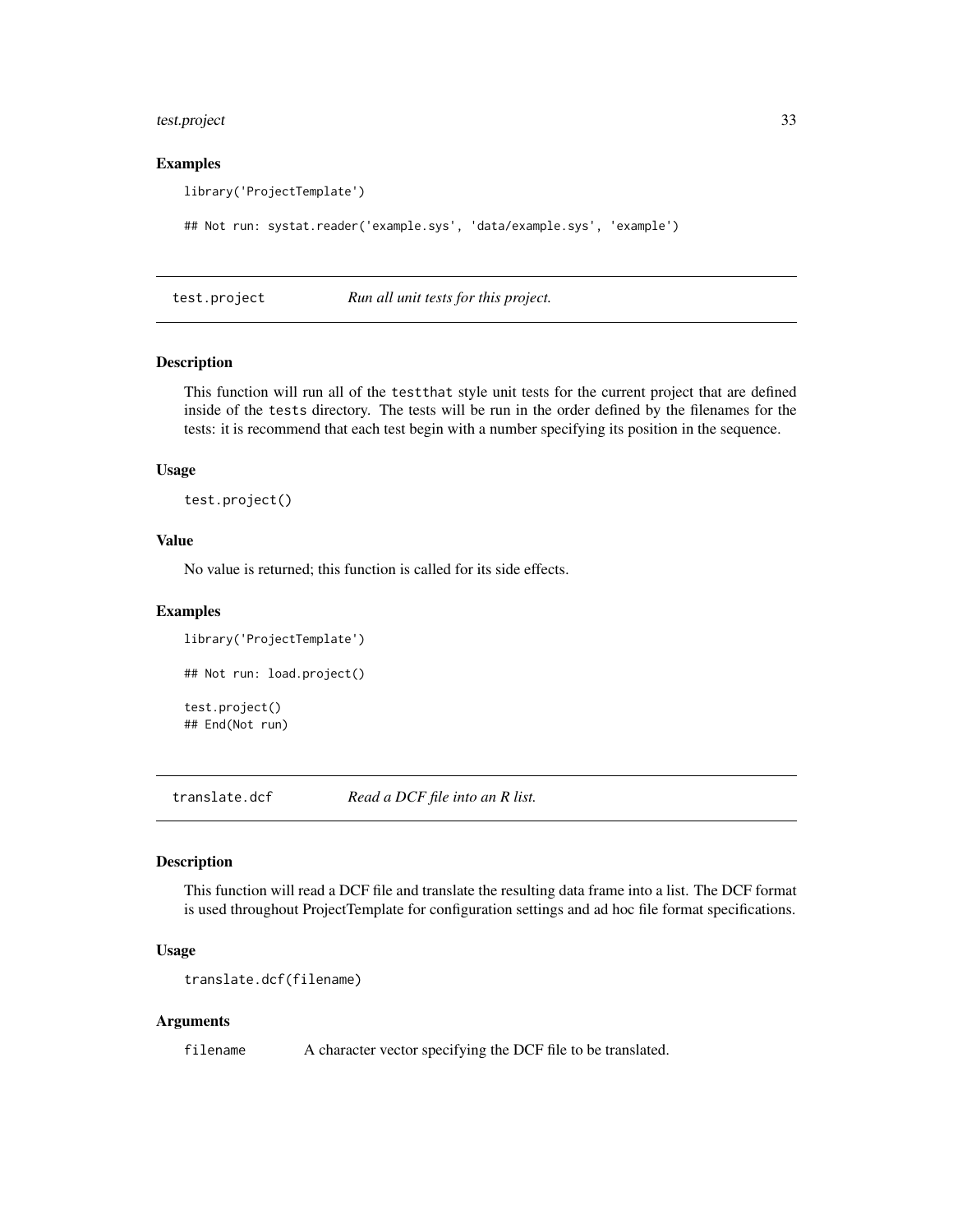## <span id="page-33-0"></span>Details

The content of the DCF file are stored as character strings. If the content is placed between the back tick character , then the content is evaluated as R code and the result returned in a string

#### Value

Returns a list containing the entries from the DCF file.

## Examples

```
library('ProjectTemplate')
```
## Not run: translate.dcf(file.path('config', 'global.dcf'))

tsv.reader *Read a tab separated values (.tsv or .tab) file.*

#### Description

This function will load a data set stored in the TSV file format into the specified global variable binding.

#### Usage

tsv.reader(data.file, filename, variable.name)

#### Arguments

| data.file     | The name of the data file to be read.                 |
|---------------|-------------------------------------------------------|
| filename      | The path to the data set to be loaded.                |
| variable.name | The name to be assigned to in the global environment. |

#### Value

No value is returned; this function is called for its side effects.

#### Examples

```
library('ProjectTemplate')
## Not run: tsv.reader('example.tsv', 'data/example.tsv', 'example')
```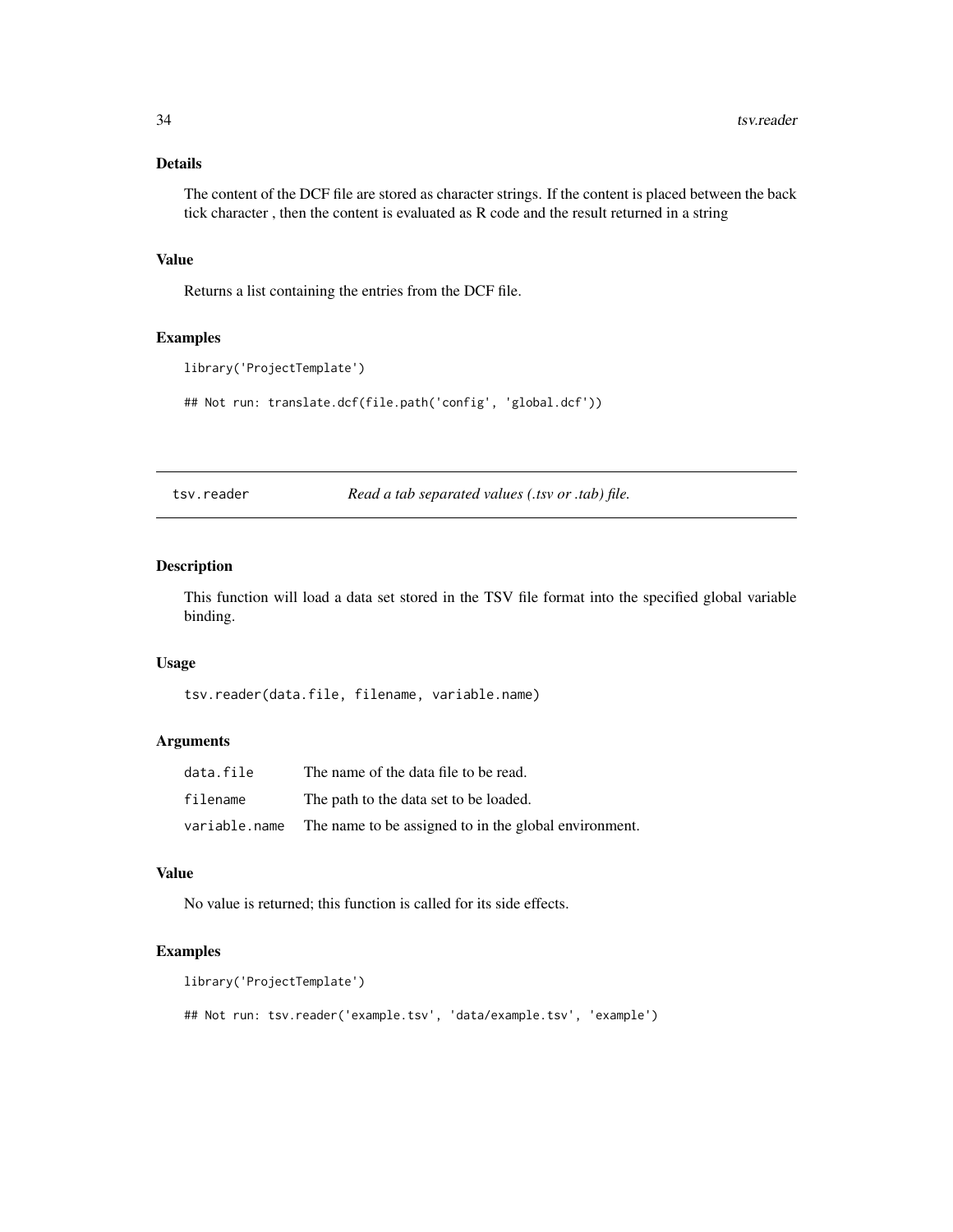<span id="page-34-0"></span>

This function will load data from a remote source accessible through HTTP or FTP based on configuration information found in the specified .url file. The .url file must specify the URL of the remote data source and the type of data that is available remotely. Only one data source per .url file is supported currently.

#### Usage

url.reader(data.file, filename, variable.name)

#### Arguments

| data.file     | The name of the data file to be read.                 |
|---------------|-------------------------------------------------------|
| filename      | The path to the data set to be loaded.                |
| variable.name | The name to be assigned to in the global environment. |

### Details

Examples of the DCF format and settings used in a .url file are shown below:

Example 1 url: http://www.johnmyleswhite.com/ProjectTemplate/sample\_data.csv separator: ,

#### Value

No value is returned; this function is called for its side effects.

#### Examples

```
library('ProjectTemplate')
## Not run: url.reader('example.url', 'data/example.url', 'example')
```
wsv.reader *Read a whitespace separated values (.wsv or .txt) file.*

### Description

This function will load a data set stored in the WSV file format into the specified global variable binding.

#### Usage

```
wsv.reader(data.file, filename, variable.name)
```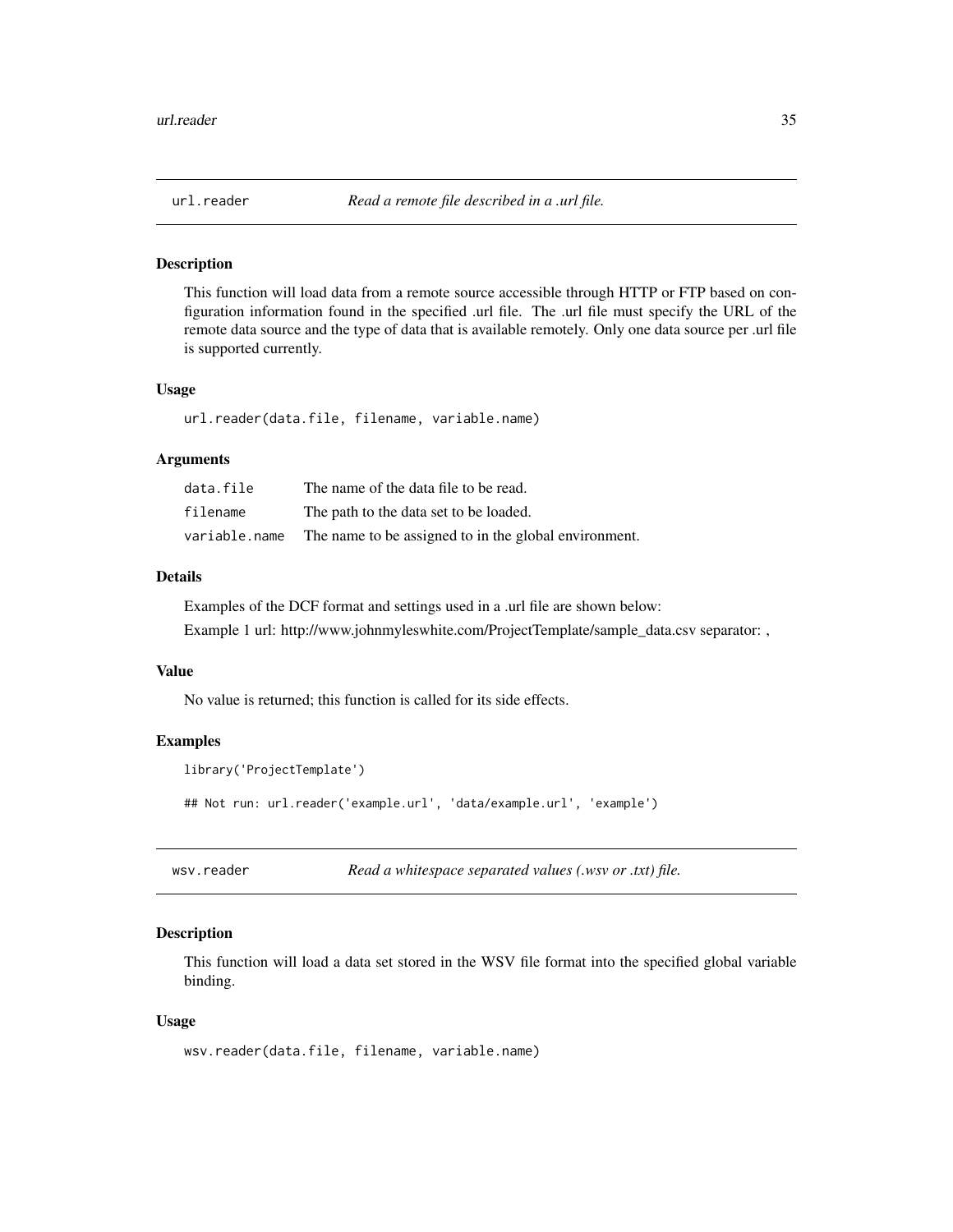<span id="page-35-0"></span>36 xls.reader

### Arguments

| data.file     | The name of the data file to be read.                 |
|---------------|-------------------------------------------------------|
| filename      | The path to the data set to be loaded.                |
| variable.name | The name to be assigned to in the global environment. |

## Value

No value is returned; this function is called for its side effects.

## Examples

library('ProjectTemplate')

## Not run: wsv.reader('example.wsv', 'data/example.wsv', 'example')

xls.reader *Read an Excel 2004 file with a .xls file extension.*

#### Description

This function will load the specified Excel file into memory using the readxl package. Each sheet of the Excel workbook will be read into a separate variable in the global environment.

#### Usage

xls.reader(data.file, filename, workbook.name)

## Arguments

| data.file     | The name of the data file to be read.                 |
|---------------|-------------------------------------------------------|
| filename      | The path to the data set to be loaded.                |
| workbook.name | The name to be assigned to in the global environment. |

## Value

No value is returned; this function is called for its side effects.

#### Examples

```
library('ProjectTemplate')
## Not run: xls.reader('example.xls', 'data/example.xls', 'example')
```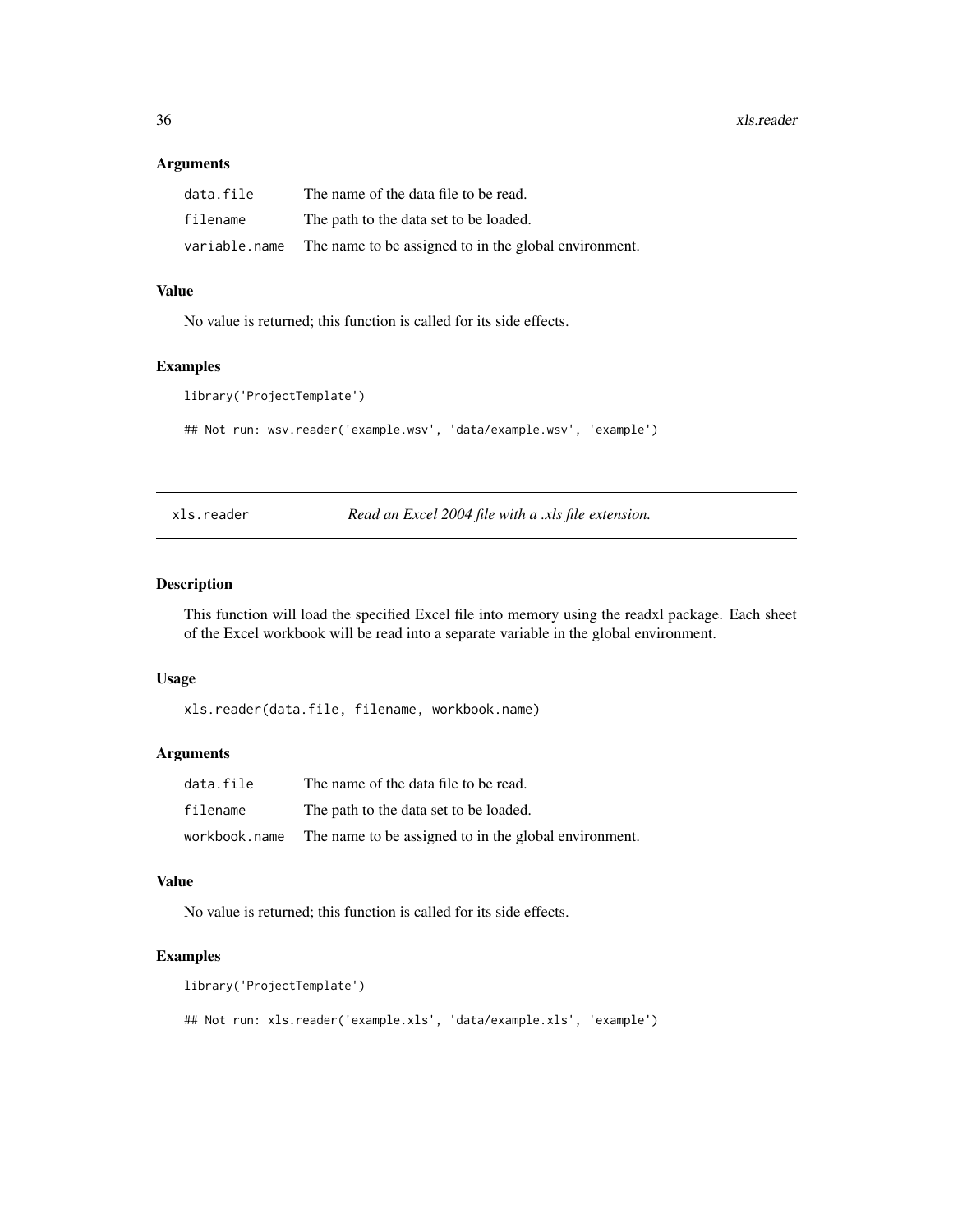<span id="page-36-0"></span>

This function will load the specified Excel file into memory using the readxl package. Each sheet of the Excel workbook will be read into a separate variable in the global environment.

## Usage

xlsx.reader(data.file, filename, workbook.name)

#### Arguments

| data.file     | The name of the data file to be read.                 |
|---------------|-------------------------------------------------------|
| filename      | The path to the data set to be loaded.                |
| workbook.name | The name to be assigned to in the global environment. |

#### Value

No value is returned; this function is called for its side effects.

## Examples

```
library('ProjectTemplate')
```
## Not run: xlsx.reader('example.xlsx', 'data/example.xlsx', 'example')

xport.reader *Read an XPort file with a .xport file extension.*

#### Description

This function will load the specified XPort file into memory.

## Usage

xport.reader(data.file, filename, variable.name)

#### Arguments

| data.file     | The name of the data file to be read.                 |
|---------------|-------------------------------------------------------|
| filename      | The path to the data set to be loaded.                |
| variable.name | The name to be assigned to in the global environment. |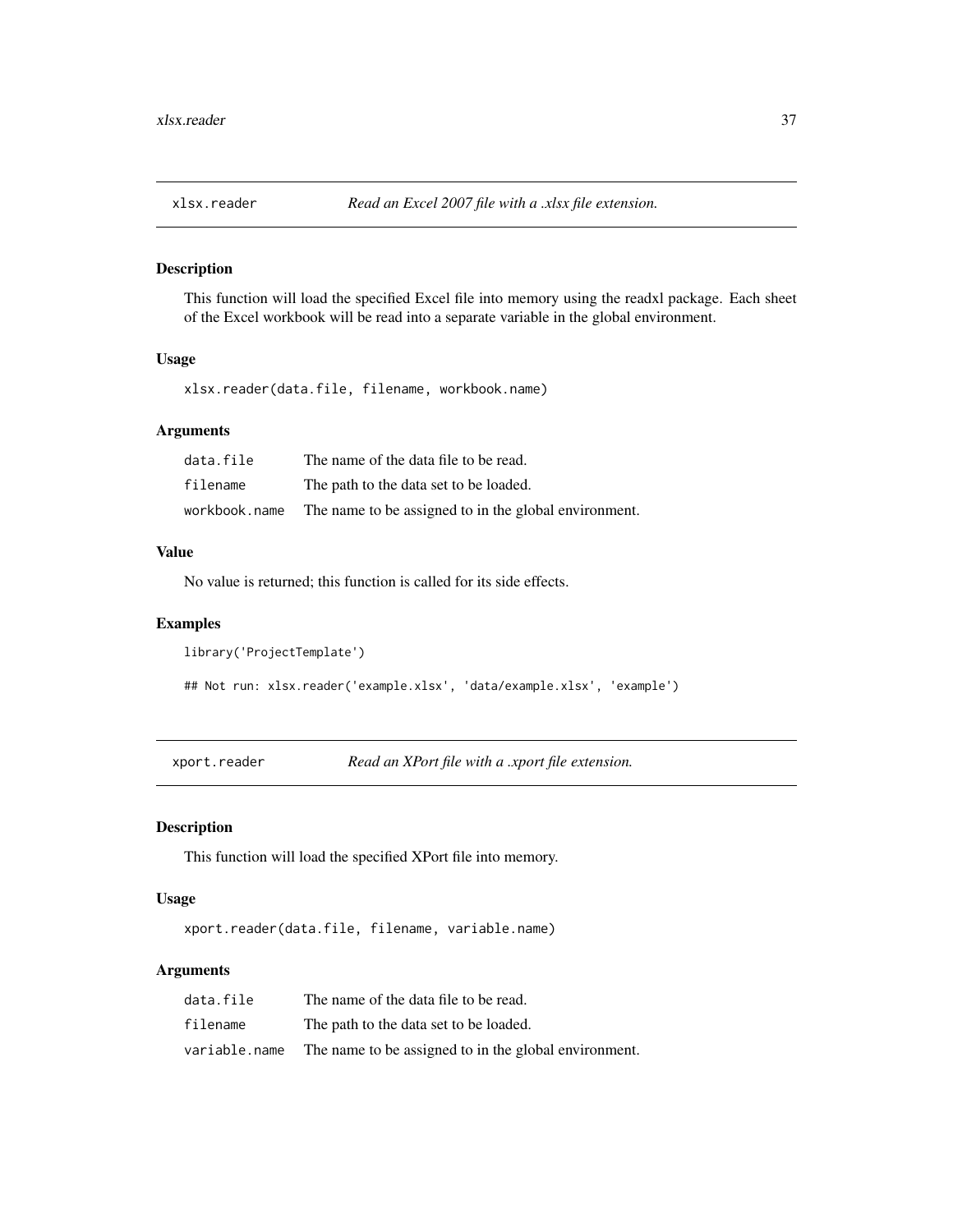No value is returned; this function is called for its side effects.

## Examples

```
library('ProjectTemplate')
```
## Not run: xport.reader('example.xport', 'data/example.xport', 'example')